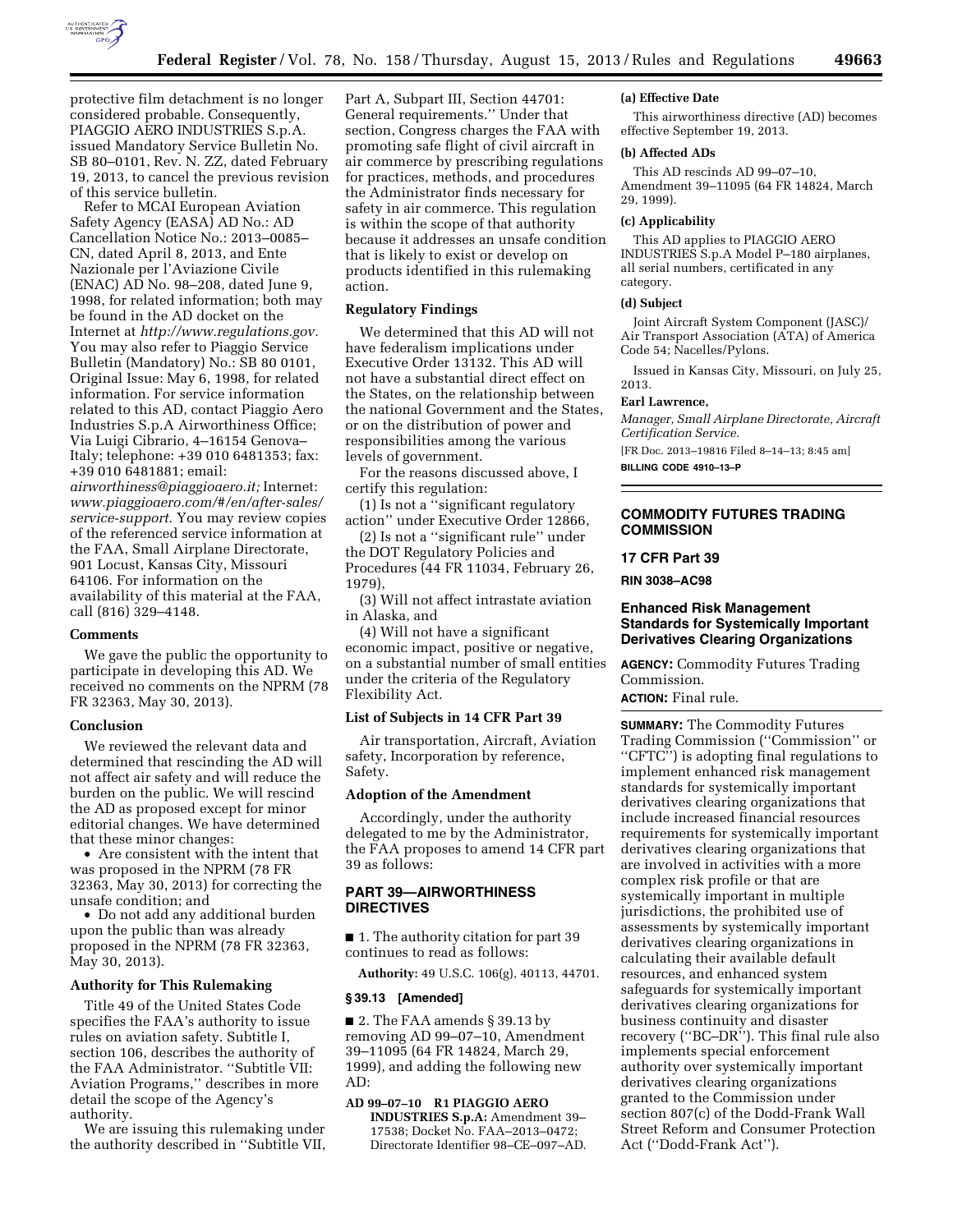**DATES:** The rules will become effective October 15, 2013. Systemically important derivatives clearing organizations must comply with § 39.29 and § 39.30 no later than December 31, 2013.

## **FOR FURTHER INFORMATION CONTACT:**

Ananda Radhakrishnan, Director, 202– 418–5188, *[aradhakrishnan@cftc.gov,](mailto:aradhakrishnan@cftc.gov)*  Robert B. Wasserman, Chief Counsel, 202–418–5092, *[rwasserman@cftc.gov,](mailto:rwasserman@cftc.gov)*  M. Laura Astrada, Associate Chief Counsel, 202–418–7622, *[lastrada@cftc.gov,](mailto:lastrada@cftc.gov)* or Tracey Wingate, Special Counsel, 202–418–5319, *[twingate@cftc.gov,](mailto:twingate@cftc.gov)* Division of Clearing and Risk, Commodity Futures Trading Commission, Three Lafayette Centre, 1155 21st Street NW., Washington, DC 20581.

## **SUPPLEMENTARY INFORMATION:**

## **Table of Contents**

#### I. Background

- A. Core Principles for DCOs
- B. Designation of Systemically Important Derivatives Clearing Organizations Under Title VIII of the Dodd-Frank Act
- C. Standards for SIDCOs Under Title VIII of the Dodd-Frank Act
- D. Principles for Financial Market Infrastructures
- E. Existing Prudential Requirements
- F. Risk Management Standards for SIDCOs II. Regulation 39.29
- A. Regulation 39.29(a)
- B. Regulation 39.29(b)
- III. Regulation 39.30
- IV. Regulation 39.31
- V. Compliance Dates
- VI. Consideration of Costs and Benefits
- A. Introduction
- B. Background
- C. Benefits and Costs of the Final Rule D. Section 15(a) Factors
- VII. Related Matters
- A. Paperwork Reduction Act
- B. Regulatory Flexibility Act
- VIII. Text of Final Rules
- 

## **I. Background**

#### *A. Core Principles for DCOs*

On July 21, 2010, President Obama signed the Dodd-Frank Act.1 Title VII of the Dodd-Frank Act, entitled the ''Wall Street Transparency and Accountability Act of 2010,"<sup>2</sup> amended the Commodity Exchange Act ("CEA" or the "Act")<sup>3</sup> to establish a comprehensive regulatory framework for over-the-counter (''OTC'') derivatives, including swaps. The legislation was enacted to reduce risk, increase transparency, and promote

market integrity within the financial system by, among other things: (1) Providing for the registration and comprehensive regulation of swap dealers and major swap participants; (2) imposing mandatory clearing and trade execution requirements on clearable swap contracts; (3) creating rigorous recordkeeping and real-time reporting regimes; and (4) enhancing the Commission's rulemaking and enforcement authorities with respect to, among others, all registered entities and intermediaries subject to the Commission's oversight.

Section 725(c) of the Dodd-Frank Act amended section 5b(c)(2) of the CEA, which sets forth core principles that a derivatives clearing organization (''DCO'') must comply with to register and maintain registration with the Commission. The core principles were originally added to the CEA by the Commodity Futures Modernization Act of 2000 (''CFMA''),4 and in 2001, the Commission issued guidance on DCO compliance with these core principles.5 However, in furtherance of the goals of the Dodd-Frank Act to reduce risk, increase transparency, and promote market integrity, the Commission, pursuant to the Commission's enhanced rulemaking authority,<sup>6</sup> withdrew the 2001 guidance and adopted regulations establishing standards for compliance with the DCO core principles.<sup>7</sup>

As noted in the preamble to the adopting release for subparts A and B of part 39 of the Commission's regulations, the regulations that implement the DCO core principles, the Commission sought to provide legal certainty for market participants, strengthen the risk management practices of DCOs, and increase overall confidence in the financial system by assuring the public that DCOs are meeting minimum risk management standards.8 These risk management standards include, in part:

(1) With respect to financial resources, (a) Core Principle B, which requires DCOs to have ''adequate financial, operational, and managerial resources, as determined by the Commission, to discharge each

8 *Id.* at 69335.

responsibility of the [DCO],'' 9 and (b) Commission regulation 39.11, which requires a DCO to maintain sufficient financial resources to meet its financial obligations to its clearing members notwithstanding a default by the clearing member creating the largest financial exposure for the DCO in extreme but plausible market conditions,<sup>10</sup> and permits the inclusion of assessment powers to meet a limited portion of the DCO's default resources requirement; 11 and

(2) with respect to business continuity, (a) Core Principle I, which requires DCOs to ''establish and maintain emergency procedures, backup facilities, and a plan for disaster recovery that allows for (I) the timely recovery and resumption of operations of the [DCO], and (II) the fulfillment of each obligation and responsibility of the [DCO],"<sup>12</sup> and (b) Commission regulation 39.18, which requires a DCO to maintain a BC–DR plan, emergency procedures, and physical, technological, and personnel resources sufficient to enable the DCO to resume daily processing, clearing, and settlement no later than the next business day following the disruption of its operations.13

# *B. Designation of Systemically Important Derivatives Clearing Organizations Under Title VIII of the Dodd-Frank Act*

Title VIII of the Dodd-Frank Act, entitled ''Payment, Clearing, and Settlement Supervision Act of 2010,'' 14

10 17 CFR 39.11(a)(1) (implementing Core Principle B pertaining to financial resources).

11*See* 17 CFR 39.11(d)(2)(iii) (requiring a DCO to apply a 30 percent haircut to the value of potential assessments); *see also* 17 CFR 39.11(d)(2)(iv) (permitting a DCO to count the value of assessments, after the 30 percent haircut, to meet up to 20 percent of its default obligations).

12Core Principle I also requires DCOs to ''establish and maintain a program of risk analysis and oversight to identify and minimize sources of operational risk through the development of appropriate controls and procedures, and automated systems, that are reliable, secure, and have adequate scalable capacity,'' and ''periodically conduct tests to verify that the backup resources of the [DCO] are sufficient to ensure daily processing, clearing, and settlement.'' Section 5b(c)(2)(I) of the CEA, 7 U.S.C. 7a–1(c)(2)(I).

13 17 CFR 39.18(e)(3) (implementing Core Principle I pertaining to system safeguards). 14Section 801 of the Dodd-Frank Act.

<sup>1</sup>*See* Dodd-Frank Wall Street Reform and Consumer Protection Act, Public Law 111–203, 124 Stat. 1376 (2010). The text of the Dodd-Frank Act may be accessed at *[http://www.cftc.gov/ucm/](http://www.cftc.gov/ucm/groups/public/@swaps/documents/file/hr4173_enrolledbill.pdf)  [groups/public/@swaps/documents/file/](http://www.cftc.gov/ucm/groups/public/@swaps/documents/file/hr4173_enrolledbill.pdf)  hr4173*\_*[enrolledbill.pdf.](http://www.cftc.gov/ucm/groups/public/@swaps/documents/file/hr4173_enrolledbill.pdf)* 

<sup>2</sup>Section 701 of the Dodd-Frank Act.

<sup>3</sup> 7 U.S.C. 1 *et seq.* 

<sup>4</sup>*See* Commodity Futures Modernization Act of 2000, Public Law 106–554, 114 Stat. 2763 (2000).

<sup>5</sup>*See* A New Regulatory Framework for Clearing Organizations, 66 FR 45604 (Aug. 29, 2001) (final rule) (adopting 17 CFR part 39, app. A).

<sup>6</sup>*See* section 725(c) of the Dodd-Frank Act (explicitly giving the Commission authority to promulgate rules regarding the core principles pursuant to its rulemaking authority under section 8a(5) of the CEA, 7 U.S.C. 12a(5)).

<sup>7</sup>*See* Derivatives Clearing Organization General Provisions and Core Principles, 76 FR 69334 (Nov. 8, 2011) (final rule).

<sup>9</sup>Core Principle B also expressly requires DCOs to ''possess financial resources that, *at a minimum,*  exceed the total amount that would (I) enable the organization to meet its financial obligations to its members and participants notwithstanding a default by the member or participant creating the largest financial exposure for that organization in extreme but plausible market conditions; and (II) enable the [DCO] to cover operating costs of the [DCO] for a period of 1 year (as calculated on a rolling basis).'' Section 5b(c)(2)(B) of the CEA, 7 U.S.C. 7a–1(c)(2)(B) (emphasis added).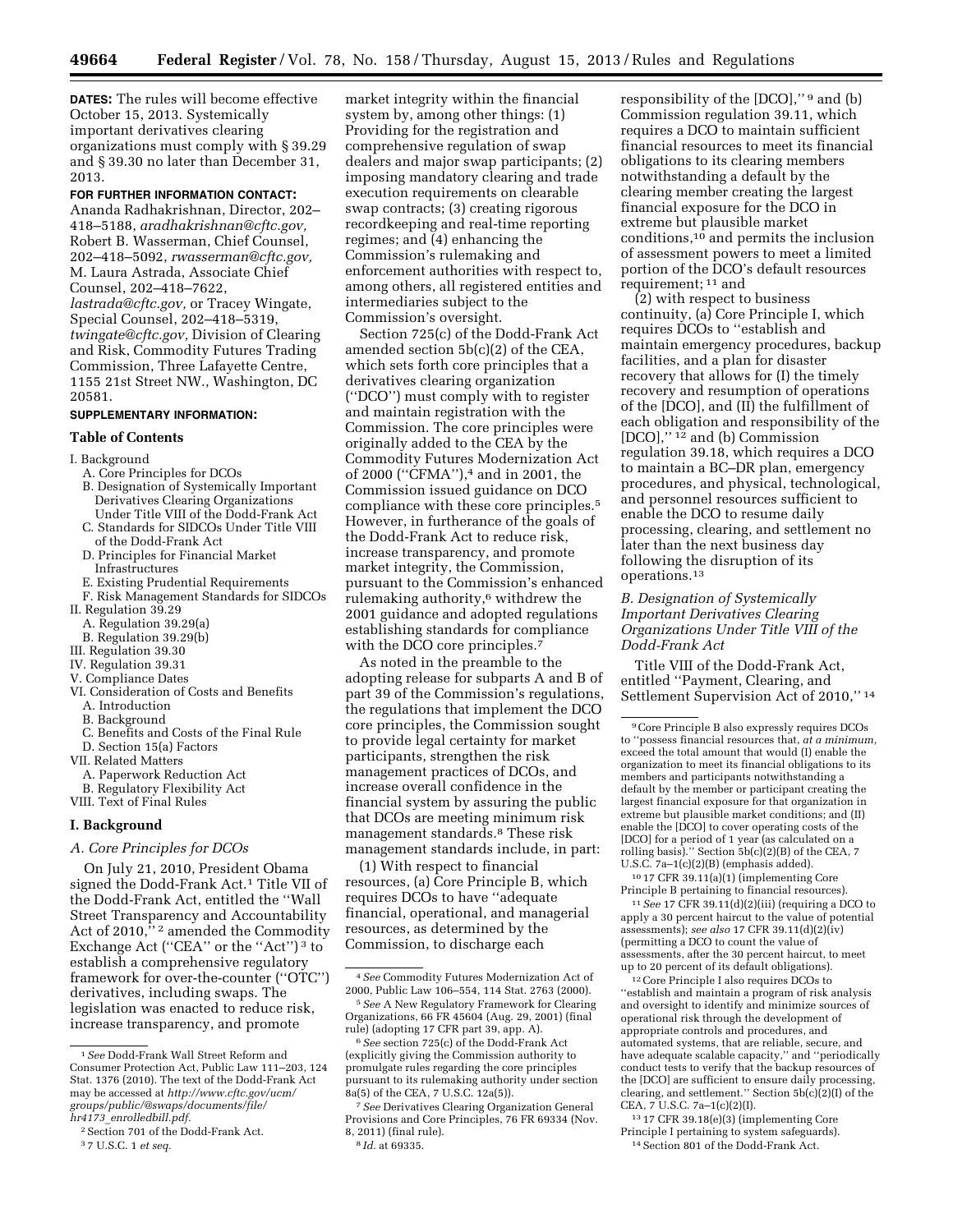was enacted to mitigate systemic risk in the financial system and promote financial stability.15 Section 804 of the Dodd-Frank Act requires the Financial Stability Oversight Council (''Council'') 16 to designate those financial market utilities (''FMUs'') that the Council determines are, or are likely to become, systemically important.17 An FMU includes ''any person that manages or operates a multilateral system for the purpose of transferring, clearing, or settling payments, securities, or other financial transactions among financial institutions or between financial institutions and the person.'' 18 As noted by the Council,

17Section 804(a)(1) of the Dodd-Frank Act. The term ''systemically important'' means ''a situation where the failure of or a disruption to the functioning of a financial market utility . . . could create, or increase, the risk of significant liquidity or credit problems spreading among financial institutions or markets and thereby threaten the stability of the financial system of the United States.'' Section 803(9) of the Dodd-Frank Act; *see also* Authority to Designate Financial Market Utilities as Systemically Important, 76 FR 44763, 44774 (July 27, 2011) (final rule).

18Section 803(6)(A) of the Dodd-Frank Act. In section 803(6)(B) of the Dodd-Frank Act, the term expressly excludes designated contract markets, registered futures associations, swap data repositories, and swap execution facilities registered under the Commodity Exchange Act (7 U.S.C. 1 et seq.), or national securities exchanges, national securities associations, alternative trading systems, security-based swap data repositories, and swap execution facilities registered under the Securities Exchange Act of 1934 (15 U.S.C. 78a et seq.), solely by reason of their providing facilities for comparison of data respecting the terms of settlement of securities or futures transactions effected on such exchange or by means of any electronic system operated or controlled by such entities, provided that the exclusions in this clause apply only with respect to the activities that require the entity to be so registered; and any broker, dealer, transfer agent, or investment company, or any futures commission merchant, introducing broker, commodity trading advisor, or commodity pool operator, solely by reason of functions performed by such institution as part of brokerage, dealing, transfer agency, or investment company activities, or solely by reason of acting on behalf of a financial market utility or a participant therein in connection with the furnishing by the financial market utility of services to its participants or the use of services of the financial market utility by its participants, provided that services performed by such institution do not constitute critical risk

FMUs form a critical part of the nation's financial infrastructure. They exist in many markets to support and facilitate the transfer, clearing or settlement of financial transactions, and their smooth operation is integral to the soundness of the financial system and the overall economy. However, their function and interconnectedness also concentrate a considerable amount of risk in the financial system due, in large part, to the interdependencies, either directly through operational, contractual or affiliation linkages, or indirectly through payment, clearing, and settlement processes. In other words, problems at one FMU could trigger significant liquidity and credit disruptions at other FMUs or financial institutions.19

In determining whether an FMU is systemically important, the Council uses a two-stage designation process, applying certain statutory considerations 20 and other metrics to assess, among other things, ''whether possible disruptions [to the functioning of an FMU] are potentially severe, not necessarily in the sense that they themselves might trigger damage to the U.S. economy, but because such disruptions might reduce the ability of financial institutions or markets to perform their normal intermediation functions.'' 21 On July 18, 2012, the Council designated eight FMUs as systemically important under Title VIII.22 Two of these designated FMUs are CFTC-registered DCOs 23 for which the Commission is the Supervisory Agency.24 Such designated CFTC-

<sup>19</sup> 76 FR at 44763.<br><sup>20</sup> Under section 804(a)(2) of the Dodd-Frank Act, in determining whether an FMU is or is likely to become systemically important, the Council must take into consideration the following: (A) The aggregate monetary value of transactions processed by the FMU; (B) the aggregate exposure of an FMU to its counterparties; (C) the relationship, interdependencies, or other interactions of the FMU with other FMUs or payment, clearing, or settlement activities;  $(D)$  the effect that the failure of or a disruption to the FMU would have on critical markets, financial institutions, or the broader financial system; and (E) any other factors the Council deems appropriate.

<sup>21</sup> 76 FR at 44766. 22*See* Press Release, Financial Stability Oversight Council, Financial Stability Oversight Council Makes First Designations in Effort to Protect Against Future Financial Crises (July 18, 2012), available at *[http://www.treasury.gov/press-center/press](http://www.treasury.gov/press-center/press-releases/Pages/tg1645.aspx)[releases/Pages/tg1645.aspx.](http://www.treasury.gov/press-center/press-releases/Pages/tg1645.aspx)* 

23Chicago Mercantile Exchange, Inc. (''CME'') and ICE Clear Credit LLC (''ICE Clear Credit'') are the CFTC-registered DCOs that were designated systemically important by the Council, for which CFTC is the Supervisory Agency. While The Options Clearing Corporation (''OCC''), a CFTCregistered DCO, was designated systemically important by the Council, the Securities and Exchange Commission (''SEC'') serves as OCC's Supervisory Agency.

24*See* section 803(8)(A) of the Dodd-Frank Act (defining ''Supervisory Agency'' as ''the Federal agency that has primary jurisdiction over a designated [FMU] under Federal banking, securities, or commodity futures laws'').

registered DCOs are also known as systemically important derivatives clearing organizations (''SIDCOs'').25

# *C. Standards for SIDCOs Under Title VIII of the Dodd-Frank Act*

Section 805 of the Dodd-Frank Act directs the Commission to consider relevant international standards and existing prudential requirements when prescribing risk management standards governing the operations related to payment, clearing, and settlement activities for FMUs that are (1) designated as systemically important by the Council, and (2) engaged in activities for which the Commission is the Supervisory Agency.26 Under Title VIII, the objectives and principles for these risk management standards are to: (1) Promote risk management; (2) promote safety and soundness; (3) reduce systemic risks; and (4) support the stability of the broader financial system.27 As outlined in section 805(c), these standards may address such areas as: ''(1) Risk management policies and procedures; (2) margin and collateral requirements; (3) participant or counterparty default policies and procedures; (4) the ability to complete timely clearing and settlement of financial transactions; (5) capital and financial resources requirements for designated [FMUs]; and (6) other areas that are necessary to achieve the objectives and principles in [section 805(b) of the Dodd-Frank Act].''

The Commission has reviewed the risk management standards set forth in part 39 of the Commission's regulations in light of recently promulgated relevant international standards and existing prudential requirements to identify

26*See* section 805(a)(2) of the Dodd-Frank Act. The Commission notes that it also has the authority to prescribe risk management standards governing the operations related to payment, clearing, and settlement activities for FMUs that are designated as systemically important by the Council and that are engaged in activities for which the Commission is the appropriate financial regulator. Furthermore, section 805 establishes a review mechanism by which the Council may intervene if the Board of Governors of the Federal Reserve System (the ''Board'') determines that the existing risk management standards set by the Commission ''are insufficient to prevent or mitigate significant liquidity, credit, operational, or other risks to the financial markets or to the financial stability of the United States.'' Section 805(a)(2)(B) of the Dodd-Frank Act.

27Section 805(b) of the Dodd-Frank Act.

<sup>15</sup>Section 802(b) of the Dodd-Frank Act. 16The Council was established by section 111 of the Dodd-Frank Act. In general, the Council is tasked with identifying ''risks to the financial stability of the United States that could arise from the material financial distress or failure, or ongoing activities, of large, interconnected bank holding companies or nonbank financial companies, or that could arise outside the financial services marketplace,'' promoting ''market discipline, by eliminating expectations on the part of shareholders, creditors, and counterparties of such companies that the Government will shield them from losses in the event of failure,'' and responding ''to emerging threats to the stability of the United States financial system.'' Section 112(a)(1) of the Dodd-Frank Act.

management or processing functions of the<br>financial market utility.

<sup>25</sup>Specifically, under Commission regulations, a systemically important derivatives clearing organization is a ''financial market utility that is a derivatives clearing organization registered under Section 5b of the Act, which has been designated by the Financial Stability Oversight Council to be systemically important and for which the Commission acts as the Supervisory Agency pursuant to Section 803(8) of the [Dodd-Frank Act].'' *See* 17 CFR 39.2.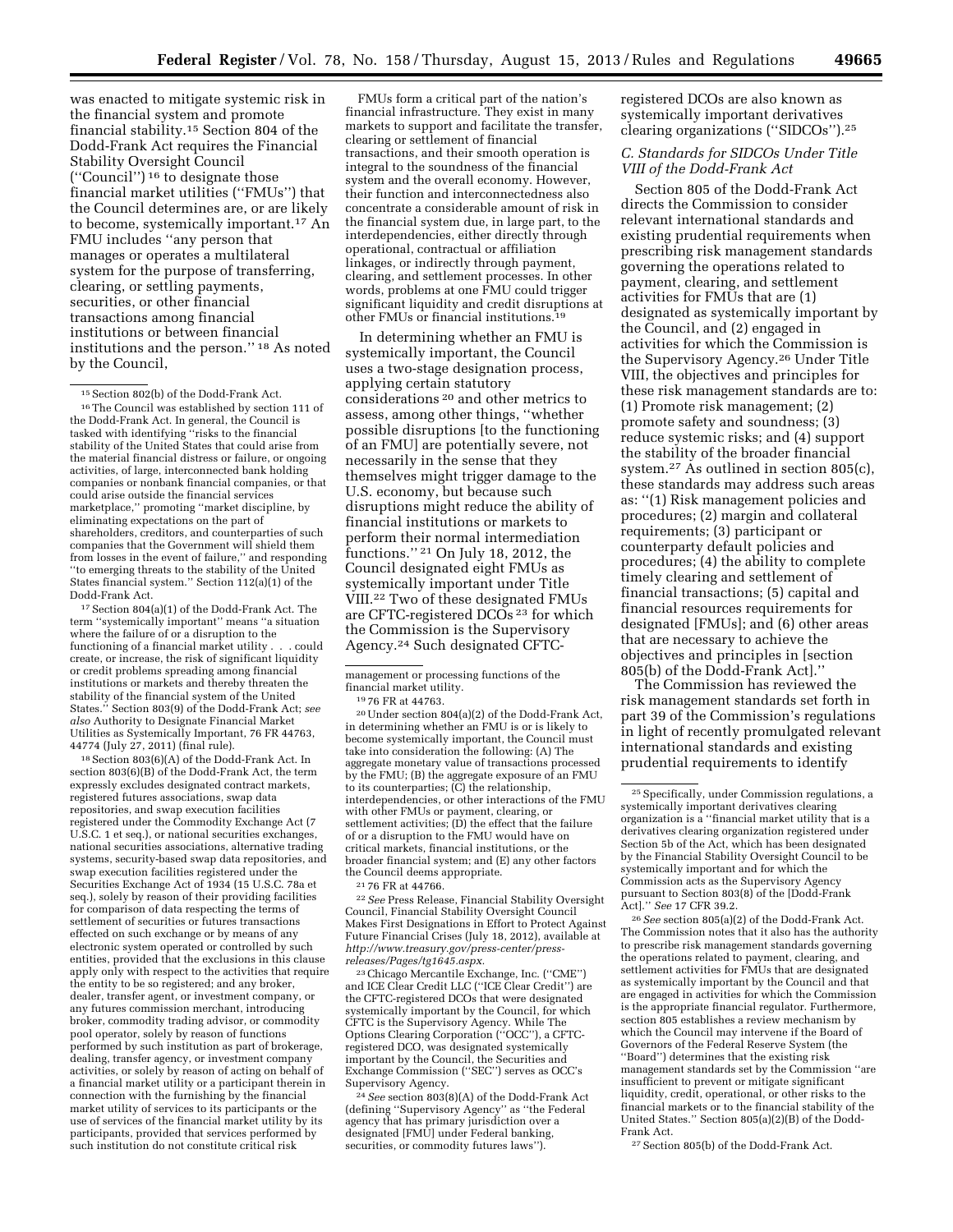those areas in which additional risk management standards for SIDCOs would be necessary and appropriate.

# *D. Principles for Financial Market Infrastructures*

## 1. Overview

The Commission has determined that the international standards most relevant to the risk management of SIDCOs, for purposes of meeting the Commission's obligation pursuant to section 805(a)(2)(A) of the Dodd-Frank Act, are the Principles for Financial Market Infrastructures (''PFMIs''), which were developed by the Bank for International Settlements' Committee on Payment and Settlement Systems (''CPSS'') and the Technical Committee of the International Organization of Securities Commissions (''IOSCO'') (collectively, ''CPSS–IOSCO'').28 The Commission notes that the adoption and implementation of the PFMIs by numerous foreign jurisdictions highlights the role these principles play in creating a global, unified set of international risk management standards for central counterparties (''CCPs'').29 Moreover, the Commission,

29 In Asia, Singapore has adopted the PFMIs into its financial regulations pertaining to FMIs. *See*  Monetary Authority of Singapore, ''Supervision of Financial Market Infrastructures in Singapore,'' (January 2013), available at *[http://www.mas.gov.sg/](http://www.mas.gov.sg/~/media/MAS/About%20MAS/Monographs%20and%20information%20papers/MASMonograph_Supervision_of_Financial_Market_Infrastructures_in_Singapore%202.pdf)*  ∼*[/media/MAS/About%20MAS/Monographs](http://www.mas.gov.sg/~/media/MAS/About%20MAS/Monographs%20and%20information%20papers/MASMonograph_Supervision_of_Financial_Market_Infrastructures_in_Singapore%202.pdf) [%20and%20information%20papers/MAS](http://www.mas.gov.sg/~/media/MAS/About%20MAS/Monographs%20and%20information%20papers/MASMonograph_Supervision_of_Financial_Market_Infrastructures_in_Singapore%202.pdf) Monograph*\_*[Supervision](http://www.mas.gov.sg/~/media/MAS/About%20MAS/Monographs%20and%20information%20papers/MASMonograph_Supervision_of_Financial_Market_Infrastructures_in_Singapore%202.pdf)*\_*of*\_*Financial*\_*Market*\_ *Infrastructures*\_*in*\_*[Singapore%202.pdf](http://www.mas.gov.sg/~/media/MAS/About%20MAS/Monographs%20and%20information%20papers/MASMonograph_Supervision_of_Financial_Market_Infrastructures_in_Singapore%202.pdf)*. In addition, Australia, Canada and the European Union have publicly indicated their intent to adopt the PFMIs. *See* Reserve Bank of Australia, ''Consultation on New Financial Stability Standards,'' (August 2012), available at *[http://www.rba.gov.au/payments](http://www.rba.gov.au/payments-system/clearing-settlement/consultations/201208-new-fin-stability-standards/index.html)[system/clearing-settlement/consultations/201208](http://www.rba.gov.au/payments-system/clearing-settlement/consultations/201208-new-fin-stability-standards/index.html) [new-fin-stability-standards/index.html;](http://www.rba.gov.au/payments-system/clearing-settlement/consultations/201208-new-fin-stability-standards/index.html)* Canadian Securities Administrators Consultation Paper 91– 406 ''Derivatives: OTC Central Counterparty Clearing,'' (June 20, 2012), available at *[http://](http://www.osc.gov.on.ca/documents/en/Securities-Category9/csa_20120620_91-406_counterparty-clearing.pdf)  [www.osc.gov.on.ca/documents/en/Securities-](http://www.osc.gov.on.ca/documents/en/Securities-Category9/csa_20120620_91-406_counterparty-clearing.pdf)[Category9/csa](http://www.osc.gov.on.ca/documents/en/Securities-Category9/csa_20120620_91-406_counterparty-clearing.pdf)*\_*20120620*\_*91-406*\_*counterparty[clearing.pdf;](http://www.osc.gov.on.ca/documents/en/Securities-Category9/csa_20120620_91-406_counterparty-clearing.pdf)* and Regulation (EU) No 648/2012 of the European Parliament and of the Council on OTC Derivatives, Central Counterparties and Trade Repositories, preamble paragraph 90, 2012 O.J. (L 201), available at *[http://eur-lex.europa.eu/LexUri](http://eur-lex.europa.eu/LexUriServ/LexUriServ.do?uri=OJ:L:2012:201:FULL:EN:PDF) [Serv/LexUriServ.do?uri=OJ:L:2012:201:FULL:](http://eur-lex.europa.eu/LexUriServ/LexUriServ.do?uri=OJ:L:2012:201:FULL:EN:PDF) [EN:PDF](http://eur-lex.europa.eu/LexUriServ/LexUriServ.do?uri=OJ:L:2012:201:FULL:EN:PDF)*.

In the United States, the SEC adopted a final rule that incorporates heightened risk management standards for CCPs that clear security-based swaps,

which is a member of the Board of IOSCO, is working towards implementing rules and regulations that are fully consistent with the PFMIs by the end of 2013.30

The PFMIs establish international risk management standards for financial market infrastructures (''FMIs''), including CCPs, that facilitate clearing and settlement.31 In February 2010, CPSS–IOSCO launched a review of the existing sets of international standards for FMIs in support of a broader effort by the Financial Stability Board (''FSB'') 32 to strengthen core financial infrastructures and markets by ensuring that gaps in international standards are identified and addressed.33 CPSS– IOSCO endeavored to incorporate in its review process lessons from the 2008 financial crisis and the experience of using the existing international standards, as well as policy and analytical work by other international committees including the Basel Committee on Banking Supervision (''BCBS'').34 The PFMIs replace CPSS– IOSCO's previous recommendations

30Part 39 of the Commission's regulations was informed by the consultative report for the PFMIs and incorporates the vast majority of the standards set forth in the PFMIs. *See* Financial Resources Requirements for Derivatives Clearing Organizations, 75 FR 63113 (Oct. 14, 2010); Risk Management Requirements for Derivatives Clearing Organizations, 76 FR 3698 (Jan. 20, 2011); *see also*  Bank for International Settlements' Committee on Payment and Settlement Systems and Technical Committee of the International Organization of Securities Commissions, ''Principles for Financial Market Infrastructures: Consultative Report,'' (March 2011), available at *[http://www.iosco.org/](http://www.iosco.org/library/pubdocs/pdf/IOSCOPD350.pdf) [library/pubdocs/pdf/IOSCOPD350.pdf](http://www.iosco.org/library/pubdocs/pdf/IOSCOPD350.pdf)* (''CPSS– IOSCO Consultative Report'').

31The PFMIs define a ''financial market infrastructure'' as a ''multilateral system among participating institutions, including the operator of the system, used for the purposes of clearing, settling, or recording payments, securities, derivatives, or other financial transactions.'' *See*  PFMIs, Introduction, 1.8.

32The FSB is an international organization that coordinates with national financial authorities and international policy organizations to develop and promote effective regulatory, supervisory, and other financial sector policies. *See generally [http://](http://www.financialstabilityboard.org)  [www.financialstabilityboard.org.](http://www.financialstabilityboard.org)* 

applicable to CCPs.35 In issuing the PFMIs, CPSS–IOSCO sought to strengthen and harmonize existing international standards and incorporate new specifications for CCPs clearing OTC derivatives.36 The stated objectives of the PFMIs are to enhance the safety and efficiency of FMIs and, more broadly, reduce systemic risk and foster transparency and financial stability.37

The PFMIs set out 24 principles addressing various risk components of an FMI's operations, including, as most relevant to this final rule, credit and operational risk.38

#### 2. Principle 4: Credit Risk

Principle 4 addresses the risk that a counterparty to the CCP will be unable to fully meet its financial obligations when due.39 Specifically, Principle 4 states that a ''CCP should cover its current and potential future exposures to each participant fully with a high degree of confidence using margin and other prefunded financial resources.'' 40 Additionally, Principle 4 provides that a CCP involved in activities with a more complex risk profile 41 or that is systemically important in multiple jurisdictions should maintain additional financial resources sufficient to cover a wide range of potential stress scenarios, including, but not limited to, the default of the two participants and their affiliates that would potentially cause the largest aggregate credit exposure to the CCP in extreme but plausible market conditions.42

 $^{\rm 38}\!$  Pursuant to the PFMIs, key risks faced by FMIs include legal, credit, liquidity, general business, custody, investment, and operational risks. *See id.*  at Overview of Key Risks in Financial Market Infrastructures, 2.1.

39The PFMIs define ''credit risk'' as the ''risk that a counterparty, whether a participant or other entity, will be unable to meet fully its financial obligations when due, or at any time in the future.'' *Id.* at Annex H: Glossary.

40 *Id.* at Principle 4: Credit Risk, Key Consideration 4.

41Such activities ''with a more complex risk profile'' include clearing financial instruments that are characterized by discrete jump-to-default price changes or that are highly correlated with potential participant defaults. *Id.* at Principle 4: Credit Risk, Explanatory Note 3.4.19.

42 *Id.* at Principle 4: Credit Risk. Financial resources sufficient to cover the default of the two participants and their affiliates creating the largest credit exposure in extreme but plausible circumstances are sometimes referred to as cover

<sup>28</sup>*See* Bank for International Settlements' Committee on Payment and Settlement Systems and Technical Committee of the International Organization of Securities Commissions, ''Principles for Financial Market Infrastructures,'' (April 2012), available at *[http://www.iosco.org/](http://www.iosco.org/library/pubdocs/pdf/IOSCOPD377.pdf) [library/pubdocs/pdf/IOSCOPD377.pdf;](http://www.iosco.org/library/pubdocs/pdf/IOSCOPD377.pdf) see also*  Financial Stability Board, ''OTC Derivatives Market Reforms: Third Progress Report on Implementation,'' (June 15, 2012), available at *[http://www.financialstabilityboard.org/](http://www.financialstabilityboard.org/publications/r_120615.pdf) [publications/r](http://www.financialstabilityboard.org/publications/r_120615.pdf)*\_*120615.pdf* (noting publication of the PFMIs as achieving ''an important milestone in the global development of a sound basis for central clearing of all standardised OTC derivatives'').

based on, in part, the PFMIs' ''cover two'' standard for CCPs engaged in a more complex risk profile or that are systemically important in multiple jurisdictions. *See* 17 CFR 240.17Ad–22(b)(3) (2013) (requiring, in relevant part, SEC-registered clearing agencies (*i.e.,* CCPs) to maintain sufficient financial resources to withstand, at a minimum, a default by the participant family to which they have the largest exposure in extreme but plausible conditions, provided that a security-based swap clearing agency, (*i.e.,* a CCP that clears securitybased swaps) shall maintain sufficient financial resources to withstand, at a minimum, a default by the two participant families to which it has the largest exposure in extreme but plausible market conditions).

<sup>33</sup>PFMIs, Background, 1.6.

<sup>34</sup> *Id.* 

<sup>35</sup>The international standards for FMIs, prior to the publication of the PFMIs, included the ''Recommendations for Securities Settlement Systems'' published by CPSS in 2001, the ''Core Principles for Systemically Important Payment Systems'' published by CPSS–IOSCO in 2001, and the ''Recommendations for Central Counterparties'' published by CPSS–IOSCO in 2004 (collectively the ''CPSS–IOSCO Principles and Recommendations''). *See* PFMIs, Background, 1.4 and 1.5.

<sup>36</sup> *Id.* at Introduction, 1.2.

<sup>37</sup> *Id.* at Background, 1.15.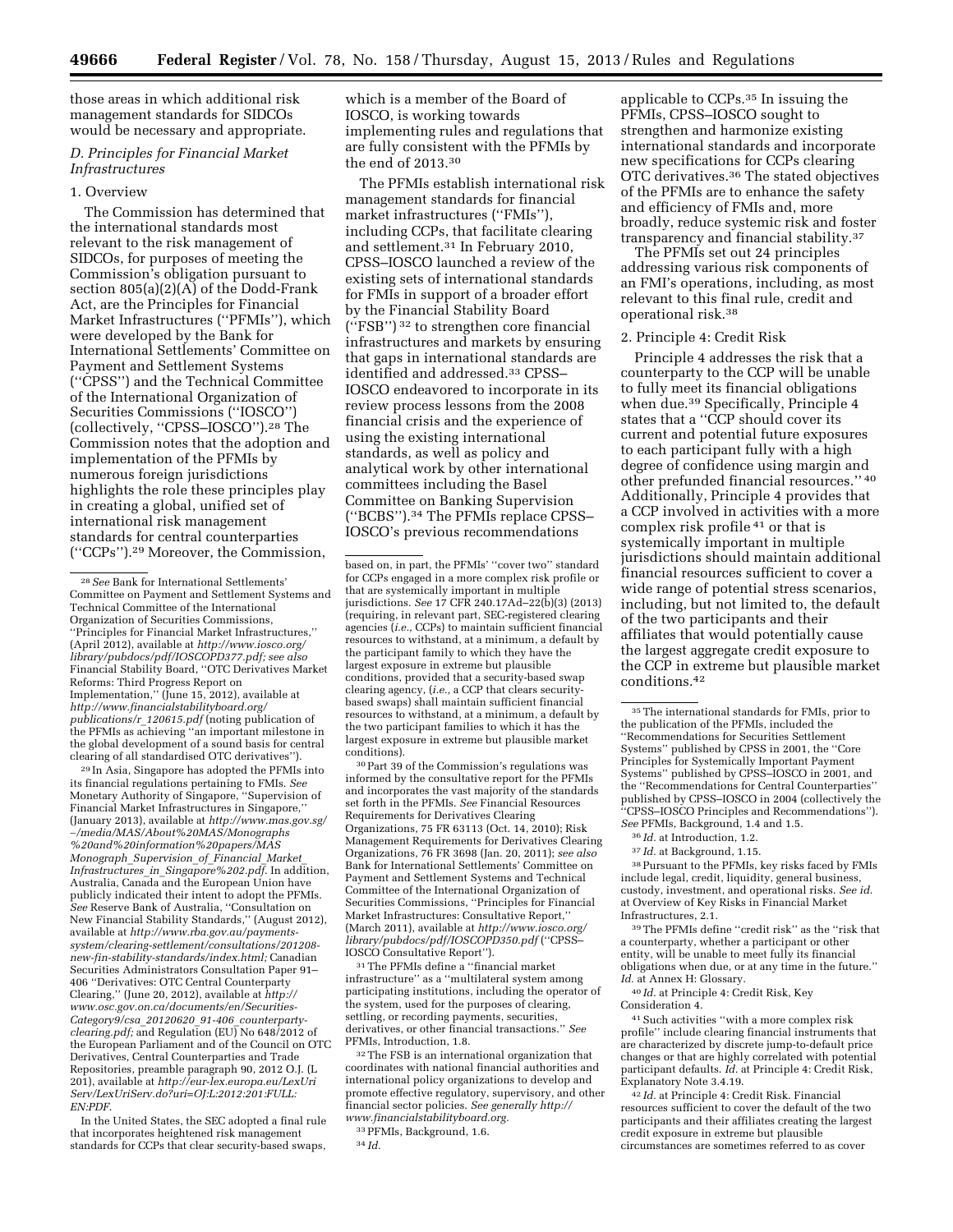More generally, Principle 4 states that all FMIs should establish explicit rules and procedures to address any credit losses they may face as a result of an individual or combined default among its participants with respect to any of their obligations to the FMI.43 These rules and procedures should also address how potentially uncovered credit losses would be allocated, how the funds an FMI may borrow from liquidity providers would be repaid, and how an FMI would replenish the financial resources used during a stress event, such as a default, so that the FMI can continue to operate in a safe and sound manner.<sup>44</sup>

#### 3. Principle 17: Operational Risk

Principle 17 addresses the risk of deficiencies in information systems or internal processes, human errors, management failures, or disruptions from external events that will result in the reduction or deterioration of services provided by the FMI.45 Principle 17 states that ''[b]usiness continuity management should aim for timely recovery of operations and fulfilment [sic] of the FMI's obligations, including in the event of a wide-scale or major disruption.'' 46 Additionally, an FMI's business continuity plan ''should incorporate the use of a secondary site and should be designed to ensure that critical information technology (IT) systems can resume operations within two hours following disruptive events.'' 47

4. The Role of the PFMIs in International Banking Standards

Where a CCP is prudentially supervised in a jurisdiction that does not have domestic rules and regulations that are consistent with the PFMIs, the implementation of certain international banking regulations will have significant cost implications for that CCP and its market participants.

In July 2012, the BCBS,48 the international body that sets standards

43 *Id.* at Principle 4: Credit Risk, Key

45 *Id.* at Overview of Key Risks in Financial Market Infrastructures, 2.9.

46 *Id.* at Principle 17: Operational Risk.

48The BCBS is comprised of senior representatives of bank supervisory authorities and central banks from around the world, including Argentina, Australia, Belgium, Brazil, Canada,

for the regulation of banks, published the ''Capital Requirements for Bank Exposures to Central Counterparties'' (''Basel CCP Capital Requirements''), which sets forth interim rules governing the capital charges arising from bank exposures to CCPs related to OTC derivatives, exchange-traded derivatives, and securities financing transactions.49 The Basel CCP Capital Requirements create financial incentives for banks 50 to clear financial derivatives with CCPs that are licensed in a jurisdiction where the relevant regulator has adopted rules or regulations that are consistent with the PFMIs. Specifically, the Basel CCP Capital Requirements introduce new capital charges based on counterparty risk for banks conducting financial derivatives transactions through a CCP.51 These new capital charges relate to a bank's trade exposure and default fund exposure to a CCP.52

China, France, Germany, Hong Kong SAR, India, Indonesia, Italy, Japan, Korea, Luxembourg, Mexico, the Netherlands, Russia, Saudi Arabia, Singapore, South Africa, Spain, Sweden, Switzerland, Turkey, the United Kingdom, and the United States. *See*  Bank for International Settlements' Basel Committee on Banking Supervision, ''Basel III: A Global Regulatory Framework for More Resilient Banks and Banking Systems,'' (December 2010; revised June 2011), available at *[http://www.bis.org/](http://www.bis.org/publ/bcbs189.htm) [publ/bcbs189.htm](http://www.bis.org/publ/bcbs189.htm)* (''Basel III: A Global Regulatory Framework'').

49*See* Bank for International Settlements' Basel Committee on Banking Supervision, ''Capital Requirements for Bank Exposures to Central Counterparties,'' (July 2012), available at *[www.bis.org/publ/bcbs227.pdf](http://www.bis.org/publ/bcbs227.pdf)* (''Basel CCP Capital Requirements''). The Basel CCP Capital Requirements are one component of Basel III, a framework that is part of ''a comprehensive set of reform measures, developed by the [BCBS], to strengthen the regulation, supervision and risk management of the banking sector.'' *See* Bank for International Settlements' Web site for a compilation of documents that form the regulatory framework of Basel III, available at *[http://](http://www.bis.org/bcbs/basel3.htm)  [www.bis.org/bcbs/basel3.htm.](http://www.bis.org/bcbs/basel3.htm)* 

50 ''Bank'' is defined in accordance with the Basel framework to mean bank, banking group, or other entity (*i.e.,* bank holding company) whose capital is being measured. *See* Basel III: A Global Regulatory Framework, Definition of Capital, paragraph 51, at 12. The term ''bank,'' as used herein, also includes subsidiaries and affiliates of the banking group or other entity. The Commission notes that a bank may be a client and/or a clearing member of a SIDCO.

51*See* Basel CCP Capital Requirements, Annex 4, section II, 6(i).

 $^{\rm 52\, \prime\prime}$  Trade exposure'' is a measure of the amount of loss a bank is exposed to based on the size of its position, given a CCP's failure. Under the Basel CCP Capital Requirements, ''trade exposure'' is defined to include the current and potential future exposure of a bank acting as either a clearing member or a client to a CCP arising from OTC derivatives, exchange traded derivatives transactions, or securities financing transactions, as well as initial margin. *See* Basel CCP Capital Requirements, Annex 4, section I, A: General Terms. ''Current exposure'' includes variation margin that is owed by the CCP but not yet been received by the clearing member or client. *Id.* at n. 2. ''Default fund exposure'' is a measure of the loss a bank acting as a clearing member is exposed to arising from the use of its contributions to the CCP's

The capital charges for trade exposure are based upon a function that multiplies exposure by risk weight. Risk weight is a measure that represents the likelihood that the loss to which the bank is exposed will be incurred, and the extent of that loss. The risk weight assigned under the BCBS standards varies significantly depending on whether or not the counterparty is a ''qualified'' CCP (''QCCP'').53 A ''QCCP'' is defined as an entity that (1) is licensed to operate as a CCP, and is permitted by the appropriate regulator to operate as such, and (2) is prudentially supervised in a jurisdiction where the relevant regulator has established and publicly indicated that it applies to the CCP on an ongoing basis, domestic rules and regulations that are consistent with the PFMIs.54 If a bank transacts through a QCCP acting either as (1) a clearing member of a CCP for its own account or for clients,55 or (2) a client of a clearing member that enters into an OTC derivatives transaction with the clearing member acting as a financial intermediary, then the risk weight is 2 percent for purposes of calculating the counterparty risk.56 If

53*See id.* at Annex 4, section IX., Exposures to Qualifying CCPs, paragraphs 110–119 (describing the methodology for calculating a bank's trade exposure to a qualified CCP); *see also id.* at paragraph 126 (describing the methodology for calculating a bank's trade exposure to a nonqualifying CCP).

54 *Id.* at section I, A: General Terms.

55The term ''client'' as used herein refers to a customer of a bank.

56 *Id.* at section IX: Central Counterparties, paragraphs 110 and 114. Client trade exposures are risk-weighted at 2 percent if the following two conditions are met: (1) the offsetting transactions are identified by the CCP as client transactions and collateral to support them is held by the CCP and/ or clearing member, as applicable, under arrangements that prevent losses to the client due to the default or insolvency of the clearing member, or the clearing member's other clients, or the joint default or insolvency of the clearing member and any of its other clients, and (2) relevant laws, regulations, contractual or administrative arrangements provide that the offsetting transactions with the defaulted or insolvent clearing member are highly likely to continue to be indirectly transacted through the CCP, or by the CCP, should the clearing member default or become insolvent. However, in certain circumstances, risk weight may increase. Specifically, if the first condition is not met (*i.e.,* where a client is not protected from losses in the case that the clearing member and another client of the clearing member Continued

two. All other CCPs, under the PFMIs, are required to maintain financial resources sufficient to cover a wide range of potential stress scenarios, which includes, but is not limited to, the default of the participant and its affiliates that would potentially cause the largest aggregate credit exposure to the CCP in extreme but plausible market conditions, otherwise known as ''cover one.'' *Id.* 

Consideration 7.

<sup>44</sup> *Id.* 

<sup>47</sup> *Id.* at Key Consideration 6.

mutualized default fund resources. *See* Basel CCP Capital Requirements, Annex 4, section I, A: General Terms. BIS defines ''potential future exposure'' as ''the additional exposure that a counterparty might potentially assume during the life of a contract or set of contracts beyond the current replacement cost of the contract or set of contracts.'' *See* Bank for International Settlements' Committee on Payment and Settlement Systems, ''A Glossary of Terms Used in Payment and Settlement Systems,'' (March 2003), available at *[http://](http://www.bis.org/publ/cpss00b.pdf)  [www.bis.org/publ/cpss00b.pdf.](http://www.bis.org/publ/cpss00b.pdf)*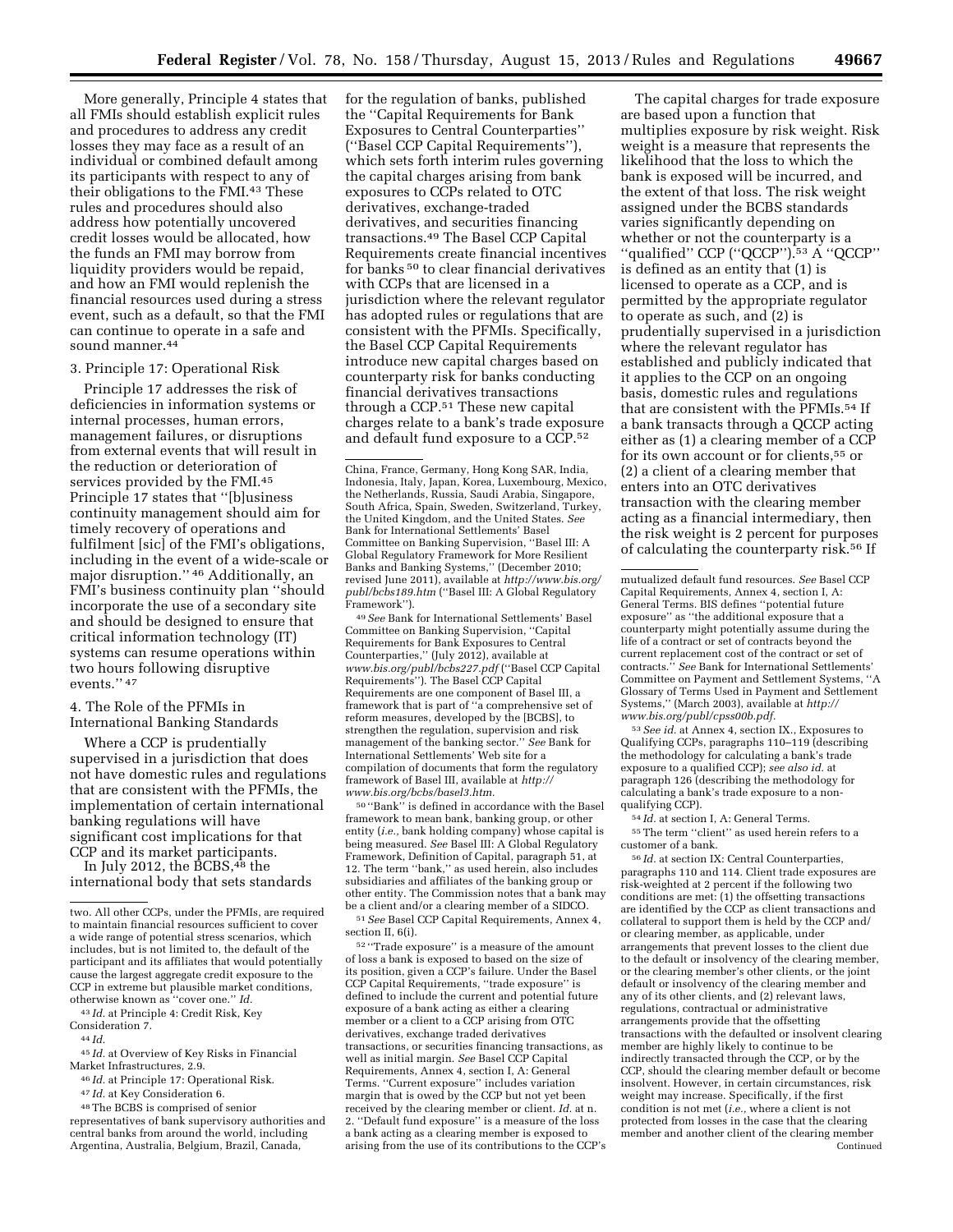the CCP is non-qualifying, then the risk weight is the same as a bilateral OTC derivative trade and the bank applies the corresponding bilateral risk-weight treatment, which is at least 20 percent if the CCP is a bank, or as high as 100 percent if the CCP is a corporate financial institution.57

With respect to default fund exposure, whenever a clearing member bank is required to capitalize for exposures arising from default fund contributions to a QCCP, the clearing member bank may apply one of two methodologies for determining the capital requirement: The risk-sensitive approach, or the 1250 percent risk-weight approach.58 The risk-sensitive approach considers various factors in determining the risk weight for a bank's default exposure to a QCCP, such as (1) the size and quality of a QCCP's financial resources, (2) the counterparty credit risk exposures of such CCP, and (3) the application of such financial resources via the CCP's loss bearing waterfall in the event one or more clearing members default.59 The 1250 percent risk-weight approach allows a clearing member bank to apply a 1250 percent risk weight to its default fund exposures to the QCCP, subject to an overall cap of 20 percent on the riskweighted assets from all trade exposures to the QCCP.60 In other words, banks

57*See* Bank for International Settlements' Basel Committee on Banking Supervision, ''Consultative Document: Capitalisation of Bank Exposures to Central Counterparties,'' (November 2011; revised July 2012), paragraph 28, available at *[http://](http://www.bis.org/publ/bcbs206.pdf) [www.bis.org/publ/bcbs206.pdf](http://www.bis.org/publ/bcbs206.pdf)* (stating that ''the applicable risk weight [for clearing member trades with a non-qualifying CCP] would be at least 20% (if the CCP is a bank) or 100% (if it is a corporate financial institution according to the definition included in paragraph 272 of the Basel framework, revised by Basel III''); *see also* Basel III: A global regulatory framework for more resilient banks and banking systems (June 2011), paragraph 102, available at *<http://www.bis.org/publ/bcbs189.pdf>*  (revising paragraph 272 of the Basel framework).

58*See* Basel CCP Capital Requirements, Annex 4, section IX, paragraphs 121–125. The Commission notes that the 1250 percent risk weight represents the reciprocal of the 8 percent capital ratio, which is the percentage of a bank's capital to its riskweighted assets (*i.e.,* 1250 percent times 8 percent equals 100 percent).

59 *Id.* at paragraph 122.

60 *Id.* at paragraph 125. *See* also Basel CCP Capital Requirements, Annex 4, section IX, paragraphs 125 (explaining that ''More specifically, under [the 1250 percent risk-weight] approach, the Risk Weighted Assets (RWA) for both bank i's trade and default fund exposures to each CCP are equal to: Min {(2% \* TEi + 1250% \* DFi);  $(20\%$  \* TEi)} where TEi is bank i's trade exposure to the CCP, as measured by the bank according to paragraphs 110 to 112 of this Annex; and DFi is bank i's pre-funded contribution to the CCP's default fund.'').

with exposures to QCCPs have a cap on their default fund exposure. In contrast, a clearing member bank with exposures to a non-qualified CCP must apply a risk weight of 1250 percent with no cap for default fund exposures.<sup>61</sup>

Thus, the Basel CCP Capital Requirements provide incentives for banks to clear derivatives through CCPs that are QCCPs by setting lower capital charges for exposures arising from derivatives cleared through a QCCP and setting significantly higher capital charges for exposures arising from derivatives cleared through nonqualifying CCPs. The increased capital charges for transactions through nonqualifying CCPs may have significant business and operational implications for U.S. DCOs, particularly SIDCOs that operate internationally and are not QCCPs.62 Specifically, banks faced with much higher capital charges might transfer their OTC derivatives business away from such SIDCO to a QCCP in order to benefit from the preferential capital charges provided by the Basel CCP Capital Requirements. Alternatively, banks might reduce or discontinue their OTC business altogether. Banks might also pass on to their customers the higher costs of transacting with a non-qualifying DCO as a result of the higher capital treatment. Accordingly, customers using such banks as intermediaries would have an incentive to transfer their business to an intermediary that clears at a QCCP. In short, a SIDCO's failure to be a QCCP may cause it to face a competitive disadvantage retaining members and customers.

As discussed further below in Section VI, the incentives noted in the foregoing paragraph have important implications for the cost and benefit considerations required by section 15(a) of the CEA.

## *E. Existing Prudential Requirements*

In April 2011, a year before the PFMIs were published, the Board proposed regulation HH, which sets forth, in part, risk management standards for those FMUs, for which the Board is the Supervisory Agency, that have been designated systemically important by the Council under Title VIII.63 The

63Notice of Proposed Rulemaking for Financial Market Utilities (''Regulation HH''), 76 FR 18445 (April 4, 2011) (Financial Market Utilities) (proposing regulation HH in accordance with section 805 of the Dodd-Frank Act, which directed the Board to establish risk management standards governing the operations related to the payment,

Board, in proposing regulation HH, stated that the risk management standards most relevant to the risk management of FMUs, and the most appropriate basis for setting initial risk management standards under Title VIII, were the then-current international risk management standards set by CPSS– IOSCO's Principles and Recommendations.64 The Board did note, in both its proposed and final rulemaking, that CPSS–IOSCO intended to update and replace the CPSS–IOSCO Principles and Recommendations with the PFMIs, and the Board anticipated at that time that it would review the PFMIs, consult with other appropriate agencies and the Council, and seek public comment on the adoption of the revised international standards.65

## *F. Risk Management Standards for SIDCOs*

As noted above, the CEA specifies certain core principles that all DCOs must comply with in order to register and maintain registration with the Commission. Core Principle B sets out minimum financial resources requirements for all DCOs and expressly states that a DCO must have ''adequate financial, operational, and managerial resources, *as determined by the Commission,* to discharge each responsibility of the DCO.'' 66 Moreover, under Core Principle I, a DCO must have procedures, facilities, and a disaster recovery plan that allow it to, on an emergency basis, have a ''timely recovery and resumption'' of its operations, and fulfill each of its obligations and responsibilities.67 In light of the statutory language described above, and because the failure of or a disruption to the functioning of a SIDCO could ''create, or increase, the risk of significant liquidity or credit problems spreading among financial institutions or markets and thereby threaten the stability of the financial system of the United States,'' 68 the Commission, in

- $66$  Section  $5b(c)(2)(B)$  of the CEA, 7 U.S.C. 7a–1(c)(2)(B) (emphasis added).
- $^{67}$  Section 5b(c)(2)(I) of the CEA, 7 U.S.C. 7a–1(c)(2)(I).

jointly default or become jointly insolvent), but the second condition is met, the bank's trade exposure is risk-weighted at 4 percent. If neither condition is met, the bank must capitalize its exposure to the CCP as a bilateral trade. *Id.* at paragraphs 115 and 116.

<sup>61</sup> *Id.* at paragraph 127.

<sup>62</sup>The Commission notes that the failure of SIDCOs to be QCCPs may negatively impact the broader US derivatives market as well. For example, higher clearing costs may result in fewer transactions, and less overall liquidity.

clearing, and settlement activities of those FMUs that have been designated as systemically important by the Council for which the Board is the Supervisory Agency. Note, however, that FMUs that are registered as clearing agencies with the SEC under section 17A of the Securities Exchange Act of 1934, or that are registered as DCOs with the CFTC under section 5b of the CEA are expressly exempt from regulation HH.).

<sup>64</sup> *Id.* at 18447.

<sup>65</sup> *Id.* at 18448; *see also* Financial Market Utilities (''Regulation HH''), 77 FR 45907, 45908 (Aug. 2, 2012) (final rule).

<sup>68</sup>*See supra* discussion in n.17.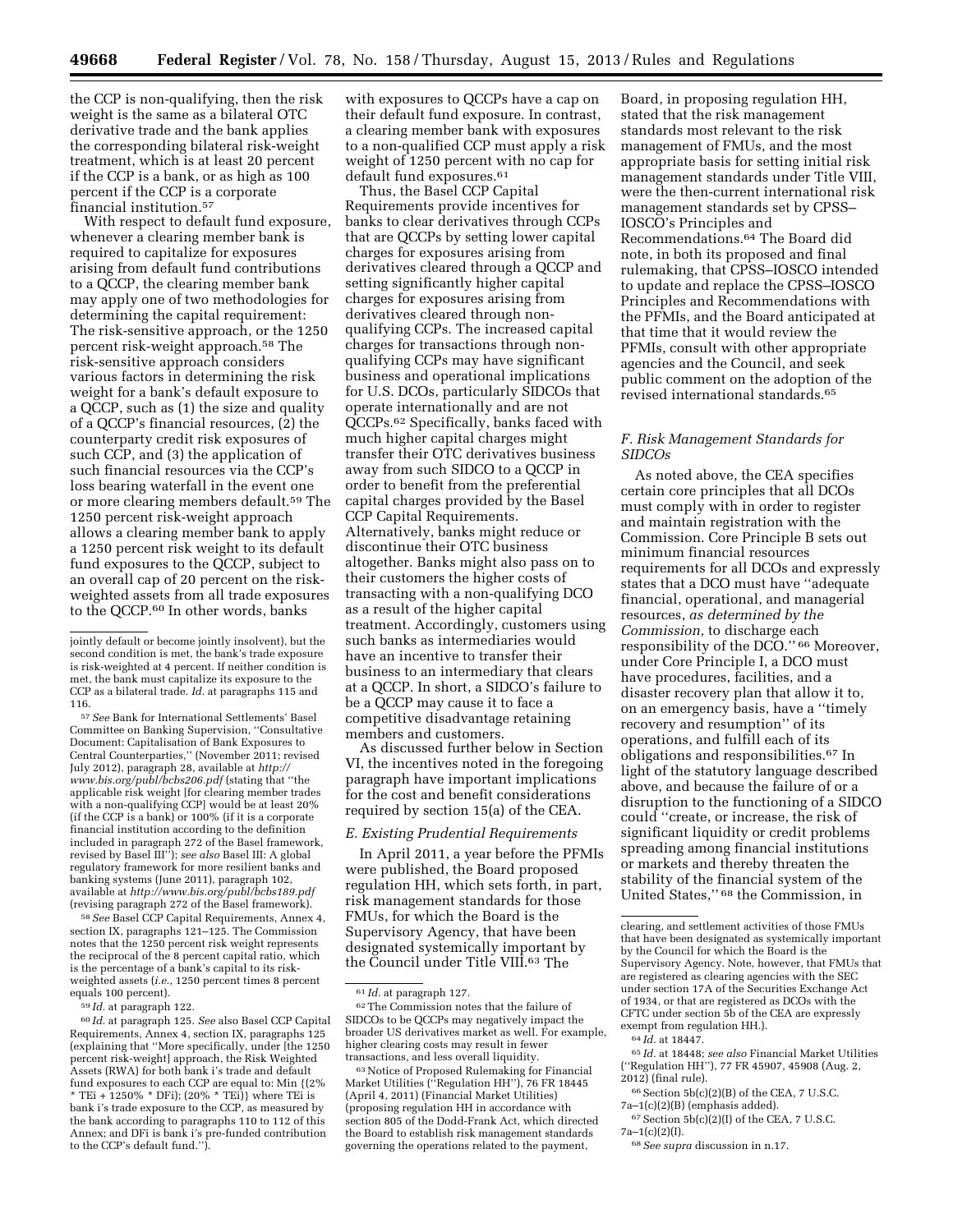accordance with section 5b(c)(2) of the Act 69 and section 805 of the Dodd-Frank Act,70 proposed heightened requirements to increase the minimum financial resources requirements for SIDCOs,71 restrict the use of assessments in meeting such obligations,72 enhance the system safeguards for SIDCOs,73 and grant the Commission special enforcement authority over SIDCOs pursuant to section 807 of the Dodd-Frank Act.74

First, the Commission proposed to increase the amount of financial resources a SIDCO must maintain in order to comply with Core Principle B and Commission regulation 39.11.75 Regulation 39.11, in part, (1) requires a DCO to maintain sufficient financial resources to meet its financial obligations to its clearing members notwithstanding a default by the clearing member creating the largest financial exposure for the DCO in extreme but plausible market conditions, provided that if a clearing member controls another clearing member or is under common control with another clearing member, affiliated clearing members shall be deemed to be a single clearing member for the purposes of this provision; 76 and (2) permits a DCO to include the value of potential assessments, subject to a 30 percent haircut, in calculating up to 20 percent of the default resource requirements.77 For SIDCOs, the Commission proposed a regulation that would require a SIDCO to (1) maintain sufficient financial resources to meet the SIDCO's financial obligations to its clearing members notwithstanding a default by the two clearing members creating the largest combined financial exposure for the SIDCO in extreme but plausible market conditions,78 and (2) only count the value of assessments, after a 30 percent haircut, to meet up to 20 percent of the resources required to

76*See* 17 CFR 39.11(a)(1); *see also* 75 FR 63114 (noting that for purposes of determining the largest financial exposure for DCOs under Core Principle B, the treatment of commonly controlled affiliates as a single entity is necessary because the default of one affiliate could have an impact on the ability of the other to meet its financial obligations to the DCO).

77 17 CFR 39.11(d)(2)(iii) and (iv).

78 75 FR at 63119.

meet obligations arising from a default by the clearing member creating the second largest financial exposure.79

In addition to financial resources requirements, the Commission also proposed to improve system safeguards for SIDCOs by enhancing certain BC–DR procedures.<sup>80</sup> Core Principle I requires a DCO to establish and maintain emergency procedures, backup facilities, and a plan for disaster recovery that allows for the timely recovery and resumption of operations.81 Pursuant to Commission regulation 39.18, the required recovery time objective would be no later than the next business day.82 However, because the systemic importance of SIDCOs carries with it a responsibility to be reliably available on a nearcontinuous basis to fulfill their obligations, the Commission proposed a regulation that would require a SIDCO to have a BC–DR plan with the objective of enabling, and the physical, technological, and personnel resources sufficient to enable, the SIDCO to recover its operations and resume daily processing, clearing, and settlement no later than two hours following the disruption, including a wide-scale disruption.<sup>83</sup>

As part of the Commission's proposed regulations for SIDCOs, the Commission also included special enforcement authority over SIDCOs 84 pursuant to section 807(c) of the Dodd-Frank Act, which would grant the Commission authority under the provisions of subsections (b) through (n) of section 8 of the Federal Deposit Insurance Act (''FDIA'') 85 in the same manner and to the same extent as if the SIDCO were an insured depository institution and the Commission were the appropriate federal banking agency for such insured depository institution.86

The Commission requested comments on the proposed regulations, 87

83 76 FR at 3726. Chicago Mercantile Exchange Inc. (''CME Clearing'') and ICC, the two existing SIDCOs, must comply with regulation 39.30, including the two-hour recovery time objective requirement, by December 31, 2013. Thereafter, any DCO that is designated as systemically important by the Council for which the Commission is the Supervisory Agency will be required to comply with regulation 39.30 within one year after designation by the Council.

85*See* 12 U.S.C. 1818 (b)–(n) (granting authority for enforcement powers).

86 76 FR at 3727.

<sup>87</sup>The comment period for the proposed rule on Financial Resources Requirements for Derivatives Clearing Organizations, which proposed the

including comments on the potential competitive effects of imposing higher risk standards on SIDCOs as a subset of DCOs.88 The Commission received thirteen comment letters from the public regarding the proposed SIDCO rules. Several commenters advocated that any new Commission regulations correspond with applicable international standards.89

Because efforts to finalize the PFMIs were ongoing, new rules could have put SIDCOs at a competitive disadvantage vis-a`-vis foreign CCPs not yet subject to comparable rules, and, at the time, no DCO had been designated as systemically important by the Council, the Commission concluded it would be premature to finalize the SIDCO regulations in the Derivatives Clearing Organization Core Principles adopting release.90 Instead, the Commission decided, consistent with section  $805(a)(1)$  of the Dodd-Frank Act,  $91$  to monitor domestic and international developments concerning CCPs and reconsider the proposed SIDCO regulations in light of such developments.<sup>92</sup>

As discussed above, since the final adoption of subparts A and B of part 39 of the Commission's regulations implementing the DCO core principles, there have been significant domestic and international developments, including (1) the publication of the final PFMIs in April 2012,  $93$  (2) the designation of two registered DCOs for which the Commission is the Supervisory Agency, as systemically important by the Council,94 and (3) the adoption of the Basel CCP Capital Requirements in July 2012,95 which provide for significantly less favorable capital treatment for bank exposures to CCPs unless the relevant regulator of the CCP establishes regulations that are consistent with the PFMIs by the end of

89*See infra* n. 110 and 125.

90*See* 76 FR at 69352 (Derivatives Clearing Organization Core Principles) (final rule). 91The Commission notes again that section

805(a)(1) of the Dodd-Frank Act requires the Commission to consider international standards in promulgating risk management rules.

- 92 *Id.*
- 93*See supra* n. 28.
- 94*See supra* n. 23, 24.

<sup>69</sup>Section 5b(c)(2) of the CEA, 7 U.S.C. 7a–1(c)(2). 70*See* section 805(a)(2) of the Dodd-Frank Act.

<sup>71</sup>*See* Financial Resources Requirements for

Derivatives Clearing Organizations, 75 FR 63113, 63119–63120 (Oct. 14, 2010). 72 *Id.* 

<sup>73</sup>*See* Risk Management Requirements for Derivatives Clearing Organizations, 76 FR 3698, 3726–3727 (Jan. 20, 2011).

<sup>74</sup> *Id.* at 3727.

<sup>75</sup>*See* section 5b(c)(2)(B)(ii)(I) of the CEA, 7 U.S.C. 7a–1(c)(2)(B)(ii)(I); *see also* 75 FR at 63116.

<sup>79</sup> *Id.* 

<sup>80</sup>*See* 76 FR at 3726–3727.

 $^{81}See$  section 5(c)(2)(I)(ii)(I) of the CEA, 7 U.S.C. 7a–1(c)(2)(I)(ii)(I).

<sup>82</sup>*See* 17 CFR 39.18(e)(3).

<sup>84</sup> *Id.* at 3727.

increased financial resources requirements for SIDCOs, initially closed on December 13, 2010, but was extended until June 3, 2011. The comment period for the proposed rule on Risk Management Requirements for Derivatives Clearing Organizations, which proposed a two hour recovery time and special enforcement authority, closed on April 25, 2011.

<sup>88</sup>*See* 75 FR at 63117.

<sup>95</sup>*See supra* n. 48; *see also* discussion in section I. D. 4.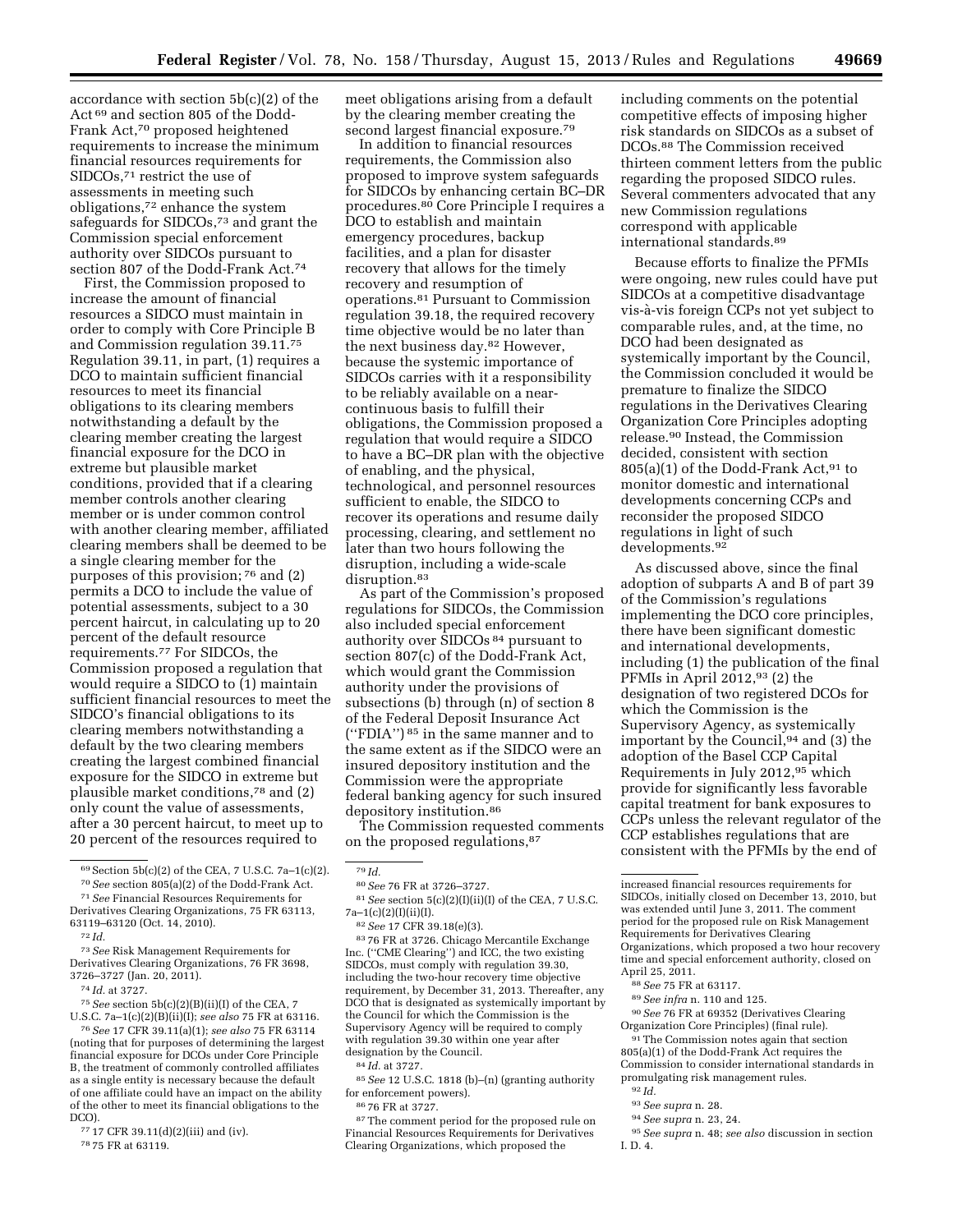2013.96 Given these developments and requests from market participants to harmonize CFTC regulations with the PFMIs,97 the Commission believes the time is ripe to finalize the previously proposed SIDCO regulations.

#### **II. Regulation 39.29**

# *A. Proposed Regulation 39.29(a)*

Regulation 39.29(a), as proposed, would have required SIDCOs to maintain sufficient financial resources to meet financial obligations to its clearing members notwithstanding a default by the two clearing members creating the largest combined financial exposure for the SIDCO in extreme but plausible market conditions.98

The Commission received nine comment letters from market participants regarding the specific requirements set forth in proposed regulation 39.29(a).99 The majority of

97*See, e.g.,* CME Group Inc., letter dated May 3, 2013 (''CME 2013 Letter'') (stating that the PFMIs establish ''more demanding international risk management and related standards for payment, clearing and settlement systems, including central counterparties'' and that in recognition of ''the systemic protections and robustness of designated CCPs who adhere to the PFMIs,'' the Basel CCP Capital Requirements provide ''capital incentives for exposures to such QCCPs relative to non-Qualified CCPs.'' Moreover, the letter states that it ''is important to [Chicago Mercantile Exchange Inc.] to be designated a QCCP . . . in order for [its] market participants to obtain optimal capital treatment for their business at [Chicago Mercantile Exchange Inc. . . .]'').

98*See* 75 FR at 63119.

99Comments on proposed regulation 39.29(a) include the following: *See* The Options Clearing Corporation, December 10, 2010 letter (''OCC December Letter''); Michael Greenberger, December 10, 2010 letter (''Greenberger Letter''); CME Group Inc., letter dated December 13, 2010 (''CME December Letter''); CME 2013 Letter; International Swaps and Derivatives Association, Inc., letter dated December 10, 2010) (''ISDA Letter''); Americans for Financial Reform, letter dated December 13, 2010 (''AFR Letter''); Futures Industry Association, letter dated December 13, 2010 (''FIA

these commenters expressed concern that heightened requirements for SIDCOs could place them at a competitive disadvantage vis-à-vis other DCOs and foreign CCPs that clear and settle similar OTC derivatives.100

Two commenters, Mr. Michael Greenberger and LCH. Clearnet Group Limited (''LCH''), generally supported the proposed financial resources requirements for SIDCOs.101 ICE Clear Credit LLC (''ICC''), one of the two existing SIDCOs, stated that it currently is in compliance with the proposed cover two requirement and acknowledged ''the importance of clearing houses with more complex risk management requirements maintaining robust financial resources.'' 102 Both the International Swaps and Derivatives Association (''ISDA'') and Americans for Financial Reform (''AFR'') suggested alternative approaches to the proposed cover two requirement for SIDCOs.103 ISDA encouraged the Commission to consider ''whether the appropriate size of a SIDCO's financial resources should be determined following an assessment by the Commission of the specific risks posed by the relevant SIDCO and the individual products it clears, rather than set to a uniform level that may be either insufficient or overly conservative.'' 104 AFR stated that a SIDCO's minimum financial resources requirements should be based on risk exposure as well as the number of defaults because while in ''a concentrated market, a single default can have great consequence,'' and in ''a more diverse market, the probability of multiple defaults is greater and is a more meaningful scenario.'' 105

OCC, however, disagreed with the necessity to impose a cover two requirement on all SIDCOs.106 OCC argued that the Commission should not impose a rigid financial resources requirement on every SIDCO because mandating the default of the two largest clearing members for purposes of calculating the financial resources requirement does not necessarily have a

100*See* CME December Letter at 7; FIA Letter at 2; LCH December Letter at 1. More broadly, Chris Barnard argued that all DCOs are SIDCOs ''[g]iven their aggregate nature and high levels of interconnectedness.'' *See* Chris Barnard, letter, dated May 10, 2011, (''Barnard Letter'') at 2.

101*See* Greenberger Letter at 6; LCH December Letter at 3.

103*See* ISDA Letter at 8; AFR Letter at 3.

106*See* OCC December Letter at 2, 5, and 6.

beneficial result in that ''it restricts the ability of a DCO to measure its resources against those contingencies that it deems to be the most likely threats to its liquidity and solvency.'' 107 OCC agreed that all clearing organizations should consider possible simultaneous defaults by multiple clearing members but that the simultaneous defaults of a clearing organization's two largest clearing members, at least in the context of how that might occur within OCC, seem extremely implausible.108 OCC did state that ''the clearing of OTC derivatives presents unique risk management concerns, and, depending on the particular product and applicable risk management framework, perhaps even heightened concerns that warrant special regulatory treatment.'' 109 Additionally, OCC argued for international consistency on this issue, and encouraged the Commission to follow the PFMIs and ''avoid taking final action on the Proposed Rules prior to receiving greater clarity in terms of the positions and proposals that European and U.K. legislators and regulators and CPSS[-]IOSCO eventually adopt.'' 110

The Futures Industry Association (''FIA'') and, in its initial comment letter, CME commented that the proposed cover two requirement for SIDCOs could competitively disadvantage SIDCOs in both domestic and international markets.111 FIA stated that the proposed regulation would create a two-tier system between those DCOs designated as systemically important and those DCOs that are not designated as such.112 FIA believes that the two-tier system could put SIDCOs ''at a competitive disadvantage to the extent that they need to increase margin or guaranty fund requirements to cover the additional cost of covering the risk of loss resulting from the default of the second largest clearing member.'' 113 In this regard, FIA recommended that the Commission require all DCOs, not just SIDCOs, to maintain sufficient financial resources to withstand the default of the two clearing members creating the largest combined financial exposure for

- 111*See* FIA Letter at 2, CME December Letter at 7–8.
	- 112*See* FIA Letter at 2.

<sup>96</sup>*See* Bank for International Settlements' Basel Committee on Banking Supervision, ''Basel III Counterparty Credit Risk and Exposures to Central Counterparties—Frequently Asked Questions,'' (November 2012; revised December 2012), available at *<http://www.bis.org/publ/bcbs237.pdf>*) (stating that if (1) a CCP regulator has provided a public statement on the status of a CCP (QCCP or nonqualifying), then banks will treat exposures to this CCP accordingly. Otherwise, the bank will determine whether a CCP is qualifying based on the criteria in the definition of a  $QCCP$  in Annex 4, Section 1 of the Basel CCP Capital Requirements; (2) during 2013, if a CCP regulator has not yet implemented the PFMIs, but has publicly stated that it is working towards implementing these principles, the CCPs that are regulated by the CCP regulator may be treated as QCCPs. However, a CCP regulator may still declare a specific CCP nonqualifying; and (3) after 2013, if a CCP regulator has yet to implement the PFMIs, then the bank will determine whether a CCP subject to such a CCP regulator's jurisdiction is qualifying on the basis of the criteria outlined in the definition of a QCCP in Annex 4, Section 1 of the Basel CCP Capital Requirements.).

Letter''); LCH. Clearnet Group Limited, letter dated December 10, 2010 (''LCH December Letter''); ICE Clear Credit LLC, letter dated April 26, 2013 (''ICC Letter''). The comment files for each proposed rulemaking can be found on the Commission's Web site at *[www.cftc.gov.](http://www.cftc.gov)* 

<sup>102</sup>*See* ICC Letter at 2.

<sup>104</sup>*See* ISDA Letter at 8.

<sup>105</sup>*See* AFR Letter at 3.

<sup>107</sup> *Id.* at 2. In addition, OCC argued that the proposed regulation did not fully consider the costs associated with meeting the cover two standard nor the risk of driving clearing volume to clearinghouses that are not required to meet the cover two standard. *Id.* 

<sup>108</sup> *Id.* at 6.

<sup>109</sup> *Id.* at 5.

<sup>110</sup> *Id.* at 12.

<sup>113</sup> *Id.*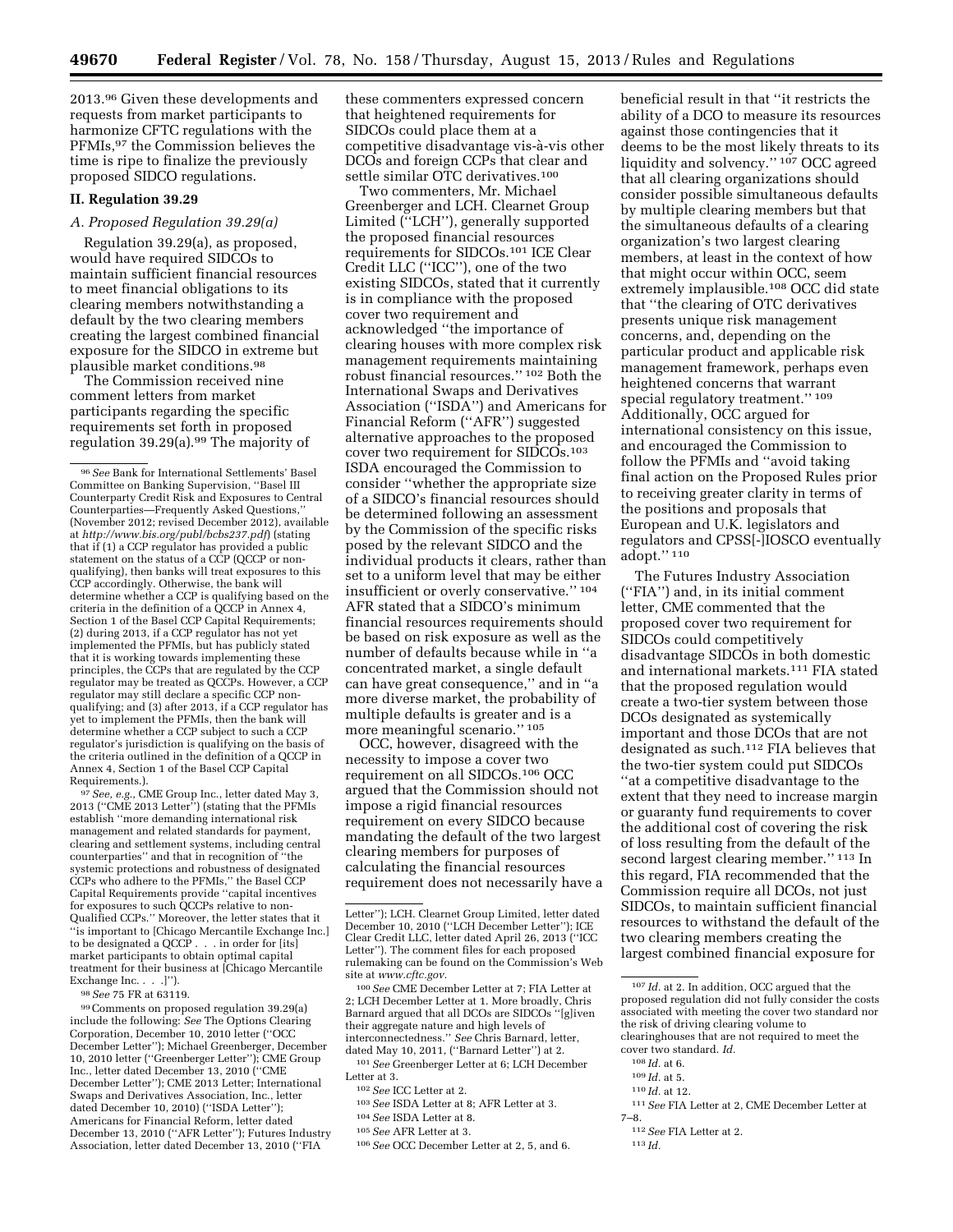the DCO in extreme but plausible market conditions.114

CME's initial comment letter echoed FIA's approach, arguing that having lower financial resources requirements for DCOs that are not SIDCOs would allow those DCOs to offer lower guaranty fund and margin requirements.115 According to CME, this ''would likely attract additional volume to at least some non-systemically important DCOs and transform them into *de facto* SIDCOs.'' 116 CME argued that until such time as a ''*de facto*  SIDCO'' was designated as systemically important by the Council, SIDCOs would be competitively disadvantaged because the ''de facto SIDCO'' would be operating under the lower and less costly general regulatory standards for DCOs.117 CME argued that such a result would disregard the objectives of Title VIII.118 CME suggested that the Commission, in lieu of adopting the proposed regulation, adopt a regulation that subjects SIDCOs to more frequent stress testing (*e.g.,* bi-monthly rather than monthly) and reporting requirements (*e.g.,* monthly rather than quarterly).119 Following publication of the PFMIs and the Basel CCP Capital Requirements, CME submitted a supplemental comment letter stating that its subsidiary, CME Clearing began offering clearing services for the interest rate swap and credit default swap markets.120 As a result, CME Clearing has three distinct guaranty funds: one for interest rate swap products (''IRS Guaranty Fund''), one for credit default swap products (''CDS Guaranty Fund''), and one for futures and other cleared OTC products (''Base Guaranty Fund'').121 Moreover, CME stated that the IRS Guaranty Fund and the CDS Guaranty Fund are already sized to the cover two standard.122 While CME stated that it is satisfied with the size of the Base Guaranty Fund, which is currently set to meet a cover one standard, CME anticipates that the Commission will promulgate a cover two standard as part of the Commission's implementation of the standards set forth in the PFMIs.123 As such, CME requested that the Commission ''consider the impact to clearing firms when specifying the timelines associated with compliance

<sup>118</sup> *Id.* at 8.<br><sup>119</sup> *Id.* <sup>120</sup> CME 2013 Letter at 2.

with the cover [two] standard and suggests as long a time horizon as possible for implementation,'' with ''an effective date of the end of 2013, or later to the extent practicable to maintain QCCP status in accordance with BCBS 227, which we believe would assist in minimizing the impact to the clearing firm community.'' 124

Additionally, LCH, which was supportive of the proposal, urged the Commission ''to minimize the divergence'' between U.S.-regulated CCPs and other CCPs and ensure a level playing field between SIDCOs and other large CCPs around the world by conforming as much as possible the Commission's final rules on SIDCOs to the global standards set forth by the PFMIs.125

The Commission notes that Core Principle B requires DCOs to have ''adequate financial, operational, and managerial resources, as determined by the Commission, to discharge each responsibility of the DCO." 126 Pursuant to Core Principle B, at a minimum, DCOs must be able to meet a cover one requirement. As discussed above, because of the impact that the failure of or a disruption to the operations of a SIDCO could have on the U.S. financial markets, the Commission proposed increased standards for SIDCOs. However, after consideration of the comments, and consistent with the directive in section 805 of the Dodd-Frank Act to consider relevant international standards and existing prudential requirements, the Commission is adopting regulation 39.29(a) with a revision in order to harmonize U.S. regulations with international CCP risk management standards.127

Specifically, rather than apply the cover two requirement to all SIDCOs, the revised regulation 39.29(a) would parallel the financial resources standard in Principle 4 of the PFMIs and only require a SIDCO that is systemically important in multiple jurisdictions or that is involved in activities with a more

 $126$  Section  $5b(c)(2)(B)$  of the CEA, 7 U.S.C. 7a–  $1(c)(2)(B).$ 

127The Commission finds the comments arguing for international regulatory consistency to be persuasive and recognizes the importance of harmonizing U.S. regulations with international CCP risk management standards.

complex risk profile to maintain financial resources sufficient to enable it to meet its financial obligations to its clearing members notwithstanding a default by the two clearing members creating the largest combined financial exposure for the SIDCO in extreme but plausible market conditions, provided that if a clearing member controls another clearing member or is under common control with another clearing member, affiliated clearing members shall be deemed to be a single clearing member for the purposes of this provision.128

Thus, regulation 39.29(a) will promote consistency and efficiency in the financial markets by holding SIDCOs to the same cover two standard as similarly situated foreign CCPs. Additionally, because the PFMIs set forth international risk management standards for CCPs, this international harmonization should mitigate some of the competition concerns raised by the commenters. Moreover, adoption of this revised regulation is part of the Commission's broader efforts to adopt and implement regulations that are consistent with the PFMIs so that SIDCOs operating internationally can be considered QCCPs. Such QCCP status should help a SIDCO avoid competitive harm internationally by providing bank clearing members and clients with the opportunity to obtain the more favorable capital charges set forth by the Basel CCP Capital Requirements.129

After careful review and consideration of the comments, and in light of international standards and prudential regulations, the Commission is adopting a regulation 39.29(a), as revised, to require the cover two standard for those SIDCOs that are systemically important in multiple jurisdictions or that are involved in activities with a more complex risk profile.

<sup>114</sup> *Id.* 

 $^{115}See$  CME December Letter at 7.  $^{116}$   $Id.$   $^{117}$   $Id.$  at 7–8.

<sup>121</sup> CME 2013 Letter at 2–3.<br><sup>122</sup> CME 2013 Letter at 3.<br><sup>123</sup> *Id.* 

<sup>124</sup> *Id.* 

<sup>125</sup>*See* LCH December Letter at 1–2 (citing to the Bank for International Settlements' Committee on Payment and Settlement Systems September 2010 report entitled *Market Structure Developments in the Clearing Industry: Implications for Financial Stability* for the opinion that ''regulatory complexity, and with it the potential for regulatory arbitrage, may increase, especially when competing CCPs are regulated by different authorities and/or are located in different jurisdictions.'' *Id.* at 4.

<sup>128</sup>*See supra* n. 41, 42. Moreover, the same proviso regarding the treatment of affiliate clearing members as set out in 39.11(a)(1), *i.e.,* that ''if a clearing member controls another clearing member or is under common control with another clearing member, affiliated clearing members shall be deemed to be a single clearing member for the purposes of this provision'' is incorporated in regulation 39.29(a) and is repeated in the rule text for clarity. *See also* 75 FR 63116 (stating that as DCOs, SIDCOs are still subject to Title VII and the regulations thereunder, except to the extent that the Commission proposes higher standards pursuant to Title VIII).

<sup>129</sup>*See supra* section I.D.4. for a more detailed discussion on the role of the PFMIs in international banking. *See also* CME 2013 Letter at 2 (stating that ''it is important to CME [Clearing] to be designated a QCCP . . . in order for [its] market participants to obtain optimal capital treatment for their business at CME [Clearing] . . .").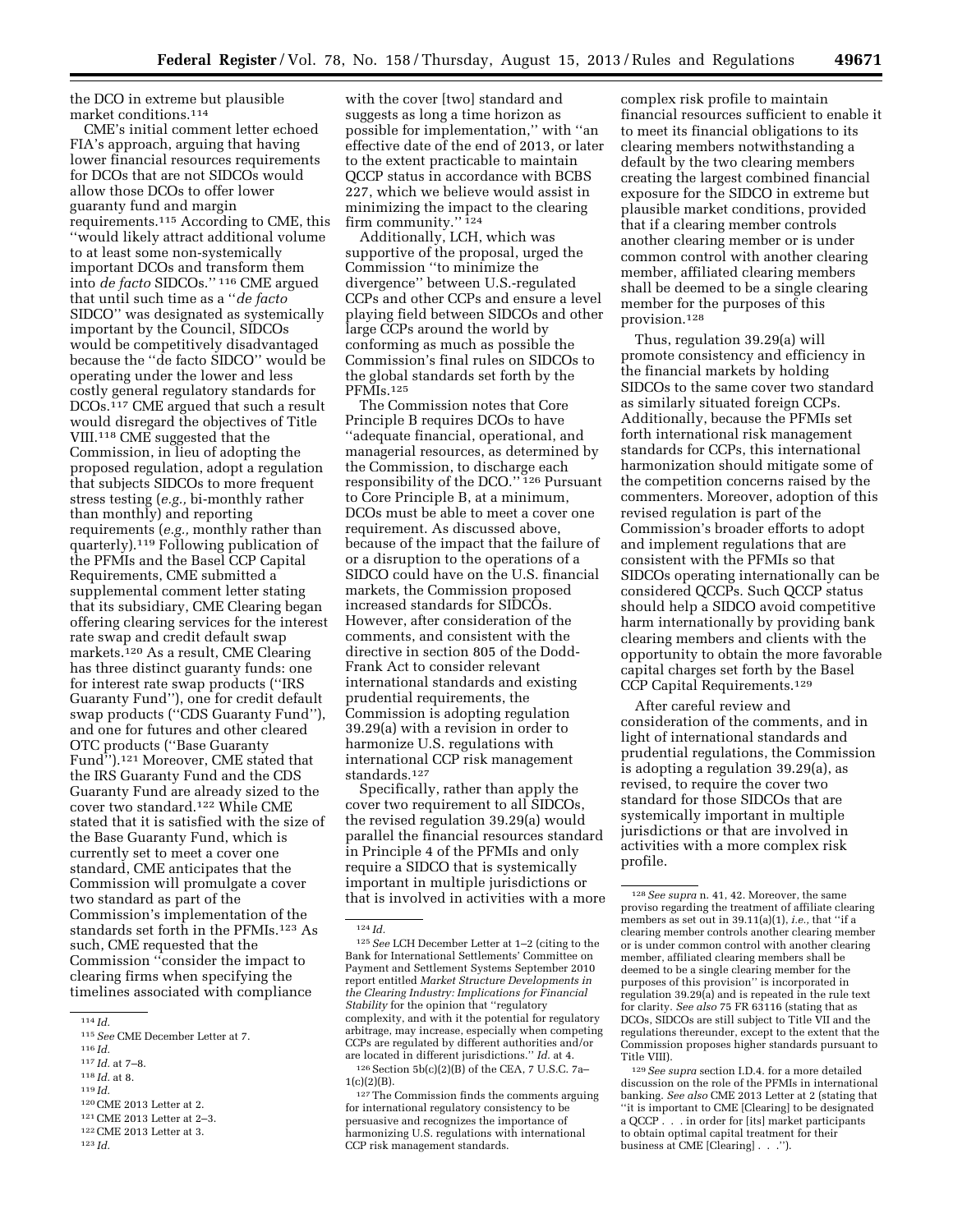## *B. Proposed Regulation 39.29(b)*

Regulation 39.29(b), as proposed, would have precluded SIDCOs from counting the value of assessments in calculating the resources available to meet the obligations arising from a default by the clearing member creating the single largest financial exposure,<sup>130</sup> but would have permitted SIDCOs to count the value of assessments, after a 30 percent haircut, in calculating the resources available to meet up to 20 percent of the obligations arising from a default of the clearing member creating the second largest financial exposure.<sup>131</sup>

The Commission received five comment letters from market participants regarding the specific requirements set forth in proposed regulation 39.29(b).132 FIA agreed with the Commission's proposed limitation on the use of assessments by SIDCOs, stating that the proposed limitation was reasonable, prudent, and sufficient to ensure that a SIDCO does not unduly rely on its assessment power.133 In contrast, AFR argued that the use of assessments in calculating the resources available to meet a SIDCO's obligations under proposed regulation 39.29(b) should be prohibited.134 AFR emphasized that a DCO should be financially viable at all times, regardless of whether it might be able to call on its members to provide additional capital.135 In addition, ICC, one of the two existing SIDCOs, stated that it does not rely upon its right of assessment to meet the cover two standard 136 and CME, the parent company of the other existing SIDCO, stated that ''each of [CME Clearing's] guaranty funds are prefunded by the respective clearing members."<sup>137</sup> More broadly, Chris Barnard commented that the use of assessments by DCOs may cause procyclical problems and increase systemic risk in times of financial stress.138

The Commission recognizes the potential pro-cyclical effects of assessments and agrees that a SIDCO should not be permitted to use the value of assessments in calculating the resources available to meet its obligations under regulation 39.29(a).

- 135 *Id.* AFR also argued that DCOs should be prohibited from including assessments in meeting their financial resources requirements as well.
- 136*See* ICC Letter at 2.
- 137*See* CME 2013 Letter at 3, n.7.

''Pro-cyclicality,'' as defined in the PFMIs, refers to ''changes in riskmanagement practices that are positively correlated with market, business, or credit cycle fluctuations and that may cause or exacerbate financial instability.'' 139 In the context of assessments, a SIDCO's call for additional capital from its clearing members in order to cover any losses in a default scenario (generally needed on an expedited basis) may trigger greater distress on the financial markets, which presumably have already been weakened. In other words, in a stressed market where credit is tightening and margin calls are increased, a SIDCO's assessment of additional claims upon its clearing members may well exacerbate already weakened financial markets by potentially forcing clearing members and/or their customers to deleverage in falling asset markets, which will further drive down asset prices and stifle liquidity, or force clearing members to default in their obligations to the SIDCO. This in turn could start a downward spiral which, combined with restricted credit, might lead to additional defaults of clearing members and/or their customers, and would play a significant role in the destabilization of the financial markets. In striking a balance between the need for SIDCOs to effectively and efficiently use their resources and the mitigation of procyclical behaviors, the Commission believes prefunding default obligations is the appropriate mechanism for SIDCOs to meet their default resource obligations.

As discussed above, Core Principle B requires DCOs to have ''adequate financial, operational, and managerial resources, as determined by the Commission, to discharge each responsibility of the DCO.'' 140 Moreover, the PFMIs require a CCP to use prefunded financial resources to cover current and potential future exposures,141 which may include initial margin, contributions to a prefunded default arrangement (*e.g.,* a guaranty fund), and a specified portion of the CCP's own funds.142 In addition, the

 $140$  Section  $5b(c)(2)(B)$  of the CEA, 7 U.S.C. 7a- $1(c)(2)(B)$ .

141*See supra* n. 40 and accompanying text. 142*See* PFMIs, Principle 4: Credit Risk, Explanatory Note 3.4.17 (stating that a CCP typically uses a sequence of prefunded financial resources, often referred to as a ''waterfall,'' to manage its losses caused by participant defaults.

PFMIs encourage CCPs to address procyclicality in their margin arrangements 143 and state that ''a CCP could consider increasing the size of its prefunded default arrangements to limit the need and likelihood of large or unexpected margin calls in times of market stress.'' 144 Prefunding financial resources requires market participants to pay more during times of relative market stability and low-market volatility through prefunded default arrangement contributions.145 However, paying more during a period of economic stability or even an upturn may ''result in additional protection and [be] potentially less costly and less disruptive adjustments in periods of high market volatility.'' 146

The Commission believes the role of a SIDCO, in part, is to add stability and confidence in the financial markets, and to the extent that the prohibition of the inclusion of the value of assessments by SIDCOs in meeting their default resource requirements helps to stem pro-cyclicality and the potential weakening of financial markets, the Commission is in favor of this approach. Moreover, prohibition of the inclusion of the value of assessments will help ensure that a SIDCO has, when needed, adequate resources to discharge each of its responsibilities.

Accordingly, after consideration of the comments, relevant international standards, and existing prudential requirements, the Commission is adopting regulation 39.29(b) with a revision to prohibit the use of assessments by SIDCOs in calculating financial resources available to meet the SIDCO's obligations under regulation 39.29(a).

#### **III. Regulation 39.30**

Regulation 39.30(a), as proposed, would have required a SIDCO to have a BC–DR plan, that has the objective of, and the physical, technological, and personnel resources sufficient to, enable the SIDCO to recover operations and resume daily processing, clearing, and settlement no later than two hours following a disruption,<sup>147</sup> including a wide-scale disruption.148

- 143 *Id.* at Principle 6: Margin, Explanatory Note 3.6.10.
- 144 *Id.*
- 145 *Id.*
- 
- 146 *Id.*
- 147*See* 76 FR at 3726.

<sup>130</sup>*See* 75 FR at 63117. Accordingly, SIDCOs would have to hold a greater percentage of financial resources in margin and guaranty funds. *Id.*  131 *Id.* 

<sup>132</sup>*See* AFR Letter; FIA Letter; Barnard Letter; ICC Letter; CME 2013 Letter.

<sup>133</sup>*See* FIA Letter at 3.

<sup>134</sup>*See* AFR Letter at 3.

<sup>138</sup>*See* Barnard Letter at 2.

<sup>139</sup>*See* PFMIs, Definitions; *see also* Principle 5: Collateral, Explanatory Note 3.5.6; *see also* Bank for International Settlements' Committee on the Global Financial System, ''The Role of Margin Requirements and Haircuts in Procyclicality,'' CGFS Papers No. 36 (March 2010), available at *[http://www.bis.org/publ/cgfs36.htm.](http://www.bis.org/publ/cgfs36.htm)* 

The waterfall may include a defaulter's initial margin, the defaulter's contribution to a prefunded default arrangement, a specified portion of the CCP's own funds, and other participants' contributions to a prefunded default arrangement).

<sup>148</sup>The following definitions pertaining to system safeguards were codified at 17 CFR 39.18(a):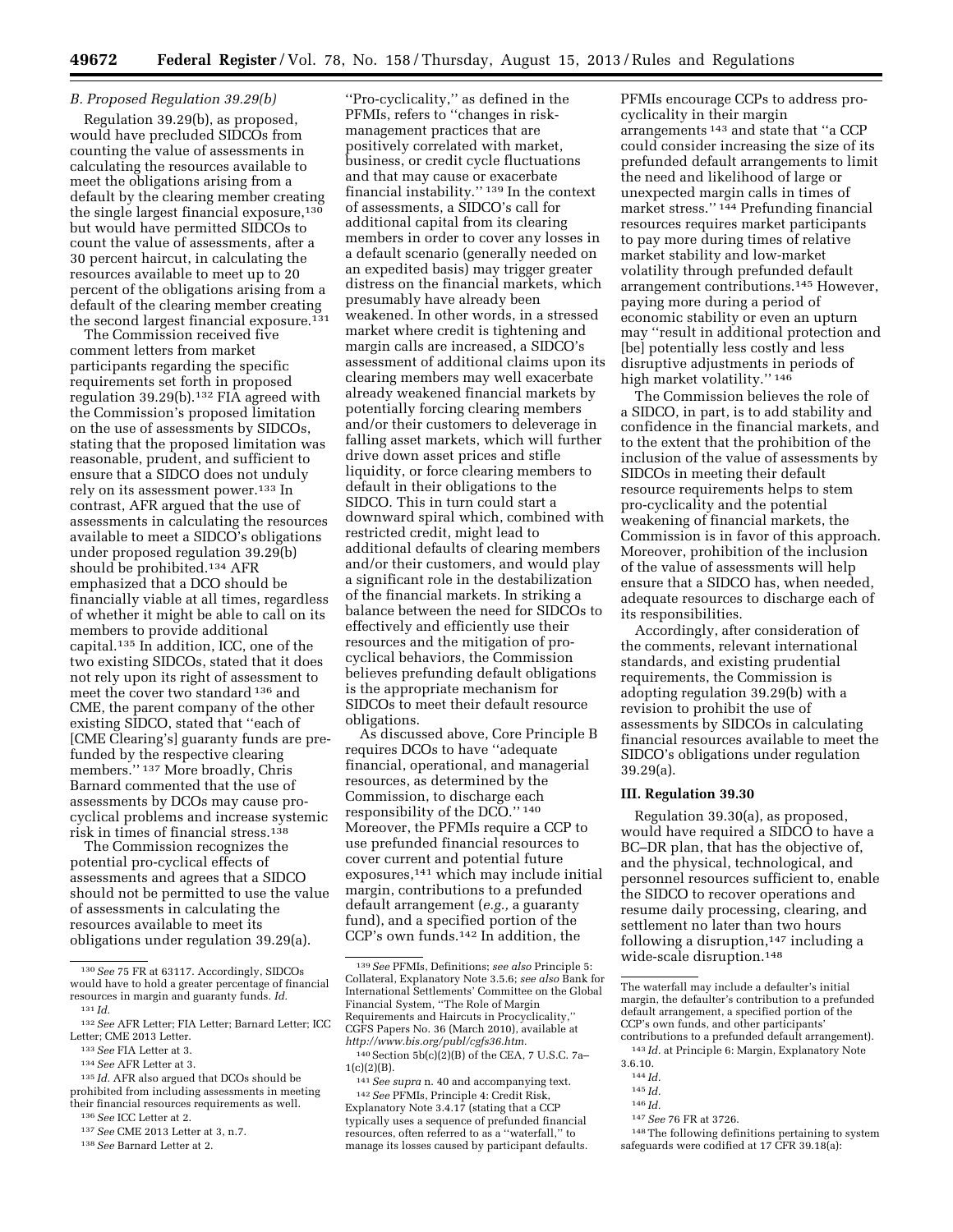In order to achieve the specified recovery time objective (''RTO'') in proposed regulation 39.30(a), proposed regulation 39.30(b) would have required SIDCOs to maintain a geographic dispersal of physical, technological, and personnel resources.149 Pursuant to proposed regulation 39.30(b)(1), physical and technological resources would have to be located outside the relevant area of the infrastructure the entity normally relies upon to conduct activities necessary to the clearance and settlement of existing and new contracts, and the entity could not rely on the same critical transportation, telecommunications, power, water, or other critical infrastructure components the entity normally relies upon for such activities.150 Additionally, proposed regulation 39.30(b)(2) would have required SIDCOs to maintain personnel sufficient to meet the RTO after interruption of normal clearing by a wide-scale disruption affecting the relevant area, who live and work outside the relevant area.151 To avoid duplication and maximize flexibility, proposed regulation 39.30(b)(3) 152 provided that SIDCOs could use the outsourcing provisions applicable to non-SIDCO DCOs as set forth in regulation  $39.18(f).$ <sup>153</sup>

Regulation 39.30(c), as proposed, would have required that each SIDCO conduct regular, periodic tests of its BC– DR plans and resources, and of its capacity to achieve the required RTO in

151 *Id.* at 3727.

153*See* 17 CFR 39.18(f) (stating, in relevant part, that a DCO may maintain the resources required under BC–DR procedures enumerated in regulation 39.18(e)(1) by ''either (1) Using its own employees as personnel, and property that it owns, licenses, or leases (own property); or (2) Through written contractual arrangements with another derivatives clearing organization or other service provider (outsourcing).'')

the event of a wide-scale disruption.154 Additionally, proposed regulation 39.30(c) incorporated the provisions of regulation 39.18(j) concerning testing by DCOs, including the purpose of the testing, the conduct of the testing, and reporting and review of the testing.155

The Commission received five comment letters regarding the specific requirements set forth in proposed regulation 39.30(a).156 One commenter stated that the recovery time for its technology systems is currently approximately two hours based upon past disaster recovery tests,157 and three commenters opposed the two-hour RTO.158 ICC, one of the two existing SIDCOs, acknowledged ''the importance of maintaining market integrity during disruptive events'' and noted that a twohour RTO is consistent with Principle 17 of the PFMIs.159 In addition, ICC stated that the ''two-hour benchmark is unlikely to require [it] to hire additional personnel or to require a different level of cross-training related to its wide-scale disruption plan,'' and that it ''is unlikely that [ICC] will incur any additional backup technology costs related to the CFTC's proposed RTO.160

Both Intercontinental Exchange, Inc. (''ICE'') and CME, on the other hand, expressed concern that requiring a more stringent RTO for SIDCOs would impose significant costs.<sup>161</sup> ICE argued that ''assigning an RTO to a SIDCO instead of assigning the objective the RTO is intended to achieve adds significant cost to a SIDCO's business continuity program but does not necessarily increase overall resilience of the financial system.'' 162 ICE and CME also highlighted the approach referenced in the *Interagency Paper on Sound Practices to Strengthen the Resilience of the U.S. Financial System* (the ''Sound Practices Paper"),<sup>163</sup> published in 2003, which argued for a same-business-day

<sup>154</sup>*See* 76 FR at 3727. 155*See id; see also* 17 CFR 39.18(j). 156Comments on proposed regulation 39.30 include the following: *See* Intercontinental Exchange, Inc. letter dated March 21, 2011 (''ICE Letter''); OCC letter dated March 21, 2011 (''OCC Letter''); CME Group Inc., letter dated March 21, 2011 (''CME March Letter''); ICC Letter; and CME 2013 Letter. The Commission received no comments regarding proposed regulation 39.30(b) or  $39.30(c)$ .<br> $157 \text{ See } ICC$  Letter at 2.

<sup>158</sup> See ICE Letter at 7–8; CME March Letter at 14–<br>15<sup>*·*</sup> OCC Letter at 19–20

 $^{159}\rm{ICC}$  Letter at 2.  $^{160}\rm{Id}$ .  $^{161}\rm{See}$  ICE Letter at 7; CME March Letter at 14.

<sup>162</sup> ICE Letter at 8.<br><sup>163</sup> See the Federal Reserve Board, the Office of the Comptroller of the Currency and the Securities and Exchange Commission, ''Interagency Paper on Sound Practices to Strengthen the Resilience of the U.S. Financial System'' (the ''Sound Practices Paper''), 68 FR 17809 (April 11, 2003).

RTO with a two-hour RTO as an aspirational goal for clearing and settlement organizations.164 CME urged the Commission to adopt the same approach as the Sound Practices Paper for SIDCOs, *i.e.,* the same-business-day RTO with a two-hour RTO on a voluntary basis.165 In addition, CME stated that ''[m]oving to a 2-hour RTO would impose enormous costs on SIDCOs, and the CFTC has provided no cost/benefit analysis in connection with this aspect of the proposed Regulation.'' 166 Nonetheless, in a supplemental comment letter, CME stated that ''in light of the systemic importance of CME [Clearing]'s clearing functions and the intended benefits, including compliance with the PFMI requirements for critical information technology, CME [Clearing] has obtained budget approval and allocated resources towards a two hour RTO and will be working throughout 2013 towards achieving a two hour RTO.'' 167

OCC commented that, though a laudable goal, a two-hour RTO was not consistently achievable without sacrificing core DCO functions and increasing the risks of error and backlogs.<sup>168</sup> In addition, OCC argued that in its experience, it often takes three hours to fully recover and meet its responsibilities and avoid significant market disruption.169 OCC also argued that further efforts to reduce RTO would not be cost-effective and could increase rather than decrease reliability risk.170

With respect to commenters' concerns that the proposed regulation will significantly increase costs on SIDCOs, the Commission recognizes these concerns but notes that a systemic importance designation under Title VIII means that the failure of a SIDCO to meet its obligations will have a greater impact on the U.S. financial system than the failure of a DCO not so designated. Thus, the Commission believes the financial system has a vested interest in enhancing risk management requirements for SIDCOs to increase a SIDCO's financial resiliency and to

<sup>165</sup> CME March Letter at 15.<br><sup>166</sup> CME March Letter at 14.<br><sup>167</sup> CME 2013 Letter at 4 (CME also acknowledges that ''Principle 17 of the PFMIs states that a BC– DR Plan should be designed to ensure that critical information technology systems can resume operations within *two hours* following disruptive events.'') (emphasis added).

- 168OCC Letter at 19.
- 169 *Id.*
- 170 *Id.*

A ''recovery time objective'' is defined as ''the time period within which an entity should be able to achieve recovery and resumption of clearing and settlement of existing and new products, after those capabilities become temporarily inoperable for any reason up to or including a wide-scale disruption.'' A ''wide-scale disruption'' is defined as ''an event that causes a severe disruption or destruction of transportation, telecommunications, power, water, or other critical infrastructure components in a relevant area, or an event that results in an evacuation or unavailability of the population in a relevant area.'' ''Relevant area'' is defined as ''the metropolitan or other geographic area within which a derivatives clearing organization has physical infrastructure or personnel necessary for it to conduct activities necessary to the clearing and settlement of existing and new products. The term 'relevant area' also includes communities economically integrated with, adjacent to, or within normal commuting distance of that metropolitan or other geographic area.''

<sup>149</sup>*See* 76 FR at 3726–3727.

<sup>150</sup> *Id.* 

<sup>152</sup> *Id.* 

<sup>164</sup> *Id.* at 17812 (stating that core clearing and settlement organizations should develop the capacity to recover and resume clearing and settlement activities within the business day on which the disruption occurs with the overall goal of achieving recovery and resumption within two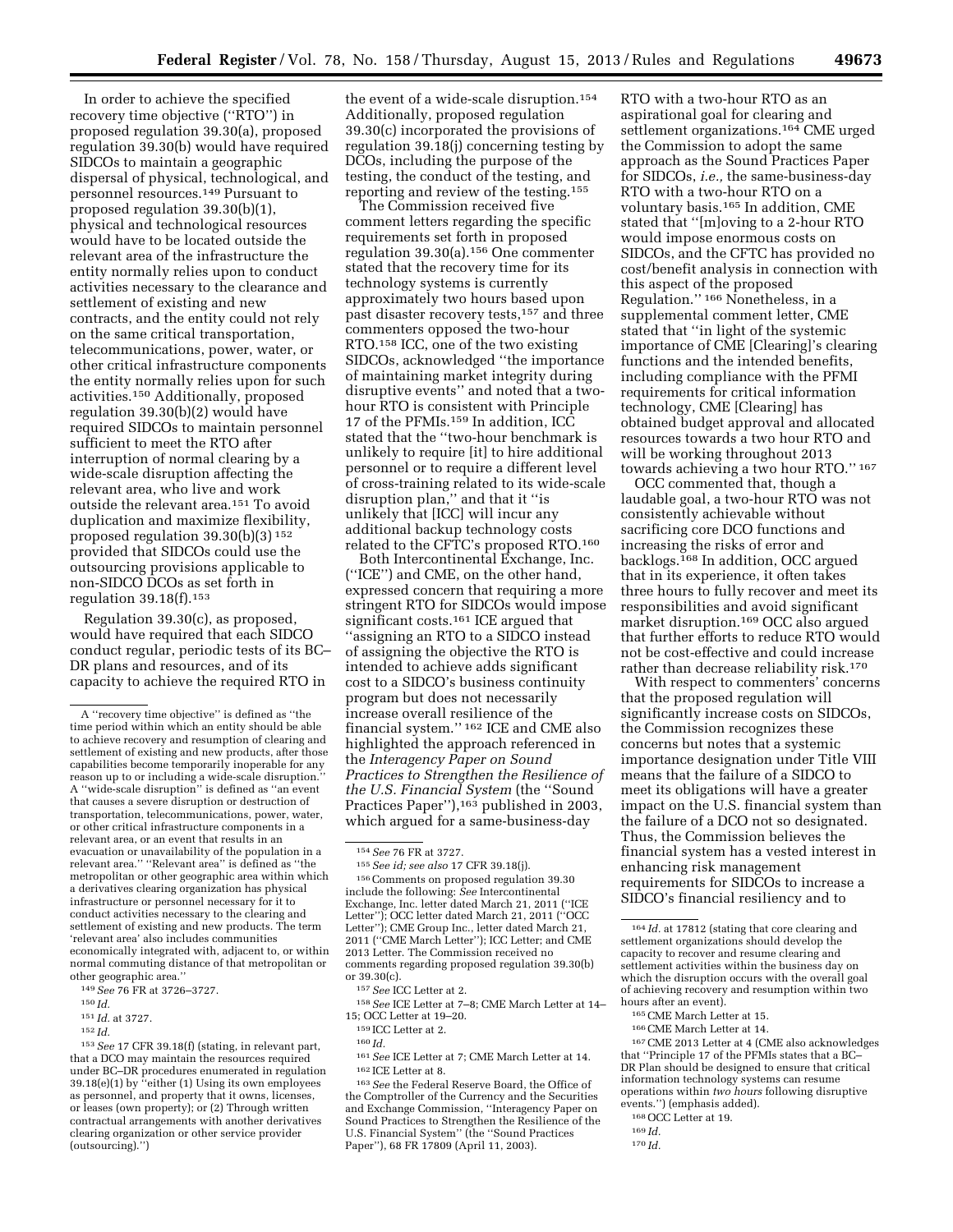mitigate the risk of significant liquidity or credit problems spreading among financial institutions or markets, threatening the stability of the U.S. financial system. In the event of a widescale disruption, the resiliency of the U.S. financial markets might depend on the rapid recovery of SIDCOs to support critical market functions and thereby allow other market participants (*i.e.,* the counterparties) to process their transactions. In addition, in such a scenario, it is reasonable to assume that there will be other market participants in locations not affected by the disruption that will need to clear and settle pending transactions as well. In short, the failure of a SIDCO to complete core clearing and settlement functions within a rapid period could create systemic liquidity and credit dislocations on a global scale.

Additionally, the Commission notes that while it may be true that a two-hour RTO was an aspirational goal in 2003, standards and technology have advanced in the last ten years. As discussed above, the current international standard for CCPs, as set forth by the PFMIs, is to have a BC–DR plan that incorporates a two-hour RTO.171 Specifically, the PFMIs state that an FMI's business continuity plan ''should incorporate the use of a secondary site and should be designed to ensure that critical information technology systems can resume operations within two hours following disruptive events.'' 172 Because the twohour RTO is the international standard and foreign CCPs are anticipated to operate under this timeframe, any competitive disadvantages to SIDCOs in implementing this regulation should be mitigated because all similarly situated CCPs will likely be operating under this standard. Indeed, ICC, one of the two existing SIDCOs, has stated that it is unlikely that it will need to hire additional personnel or incur additional technology costs to meet this standard.173 Moreover, as discussed above, CME Clearing, the other existing SIDCO, ''has obtained budget approval and allocated resources towards a two hour RTO and will be working throughout 2013 towards achieving a two hour RTO.'' 174

The Commission believes that enhancing the system safeguard requirements a SIDCO must maintain under Core Principle I will increase stability in the financial markets and is

therefore consistent with Title VIII's objectives. Moreover, regulation 39.30(a) will promote regulatory consistency for SIDCOs and similarly situated CCPs because the two-hour RTO is the international standard, under the PFMIs, for CCPs operating in other jurisdictions. As discussed above, the Commission is fully committed to adopting and implementing regulations that are consistent with the PFMIs to ensure that SIDCOs are QCCPs under the Basel CCP Capital Requirements so that banks transacting through SIDCOs can receive preferential capital treatment.175 Therefore, the Commission is adopting regulation 39.30(a) as proposed.

The Commission did not receive any comments regarding proposed regulations 39.30(b) or 39.30(c). Therefore, for reasons stated in the proposal, the Commission is adopting regulations  $39.30(b)$  and  $39.30(c)$  as proposed.176 However, to mitigate costs, the Commission notes that regulation 39.30(b) should be interpreted in a manner consistent with the PFMIs, which state ''[a] particular site may be primary for certain functions and secondary for others. It is not intended that an FMI would be required to have numerous separate secondary sites for each of its essential functions.'' 177

#### **IV. Regulation 39.31**

Regulation 39.31 proposed to codify the special enforcement authority granted to the Commission over SIDCOs pursuant to section 807(c) of the Dodd-Frank Act, which states that for purposes of enforcing the provisions of Title VIII of the Dodd-Frank Act, a SIDCO is subject to, and the Commission has authority under, provisions (b) through (n) of section 8 of the FDIA178 in the same manner and to the same extent as if the SIDCO were an insured depository institution and the Commission were the appropriate Federal banking agency for such insured depository institution.179 The

179 76 FR at 3727. The Commission notes that Title VIII preserved and expanded the CFTC's examination and enforcement authority with respect to designated entities within its jurisdiction. *See* Cong. Rec. 156 S5924–5 (daily ed. July 14, 2010) (statement of Sen. Lincoln that Title VIII ''preserves and expands the CFTC's and SEC's examination and enforcement authorities with respect to designated entities within their respective jurisdictions,'' and that ''the authorities granted in Title VIII are intended to be both additive and complementary to the authorities

Commission did not receive any comment letters on this proposed regulation, which tracks the statutory text in section 807 of the Dodd-Frank Act. Therefore, for reasons stated in the proposal, the Commission is adopting regulation 39.31 as proposed.

#### **V. Effective Date and Compliance Dates**

For purposes of publication in the Code of Federal Regulations, all of the rules adopted herein will have an effective date of 60 days after publication in the **Federal Register**. The Commission received three comments, however, requesting additional time to come into compliance with these rules. Regarding the compliance date of regulation 39.29, OCC requested that DCOs be afforded a reasonable amount of time to raise ''any material amount of additional resources'' and requested a delayed implementation of two years.180 CME stated that the financial resources that DCOs are required to maintain will increase dramatically and requested an implementation period of no less than 180 days.181 Regarding the compliance date of regulation 39.30, the Commission had proposed a compliance date of one year after publication of the final rules or July 12, 2012.182 OCC commented that this is a short and burdensome deadline that will be difficult to meet and encouraged the Commission to adopt a two-year compliance period for the requirements applicable to SIDCOs.183 The Commission received no comments regarding regulation 39.31.

Given the mandate to implement these standards, and the necessity of SIDCOs to fulfill their obligations on a near continuous basis, after careful consideration of the comments received, the Commission is extending the compliance date for regulations 39.29 and 39.30 to December 31, 2013.

#### **VI. Consideration of Costs and Benefits**

#### *A. Introduction*

Section 15(a) requires the Commission to consider the costs and benefits of its actions before promulgating a regulation under the CEA or issuing certain orders.184

- 182*See* 76 FR at 3714.
- 183OCC March Letter at 21.

<sup>171</sup>*See supra* n. 46, 47 (referring to the PFMIs, Principle 17: Operational Risk).

<sup>172</sup> *Id.* 

<sup>173</sup>*See supra* n. 160 and accompanying text. 174CME 2013 Letter at 4.

<sup>175</sup>*See supra* section I.D.4.

<sup>176</sup>*See* 76 FR at 3726–3727.

<sup>177</sup>*See* PFMIs, Principle 17: Operations Risk. 178*See also* 12 U.S.C. 1818(b)–(n) (granting authority for enforcement powers).

granted to the CFTC and SEC in Title VII and to those agencies' already existing legal authorities. The authority provided in Title VIII to the CFTC and SEC with respect to designated clearing entities and financial institutions engaged in designated activities would not and is not intended to displace the CFTC's and SEC's regulatory regime that would apply to these institutions or activities.'').

<sup>180</sup>OCC December Letter at 11. 181CME December Letter at 8.

<sup>184</sup> 7 U.S.C. 19(a).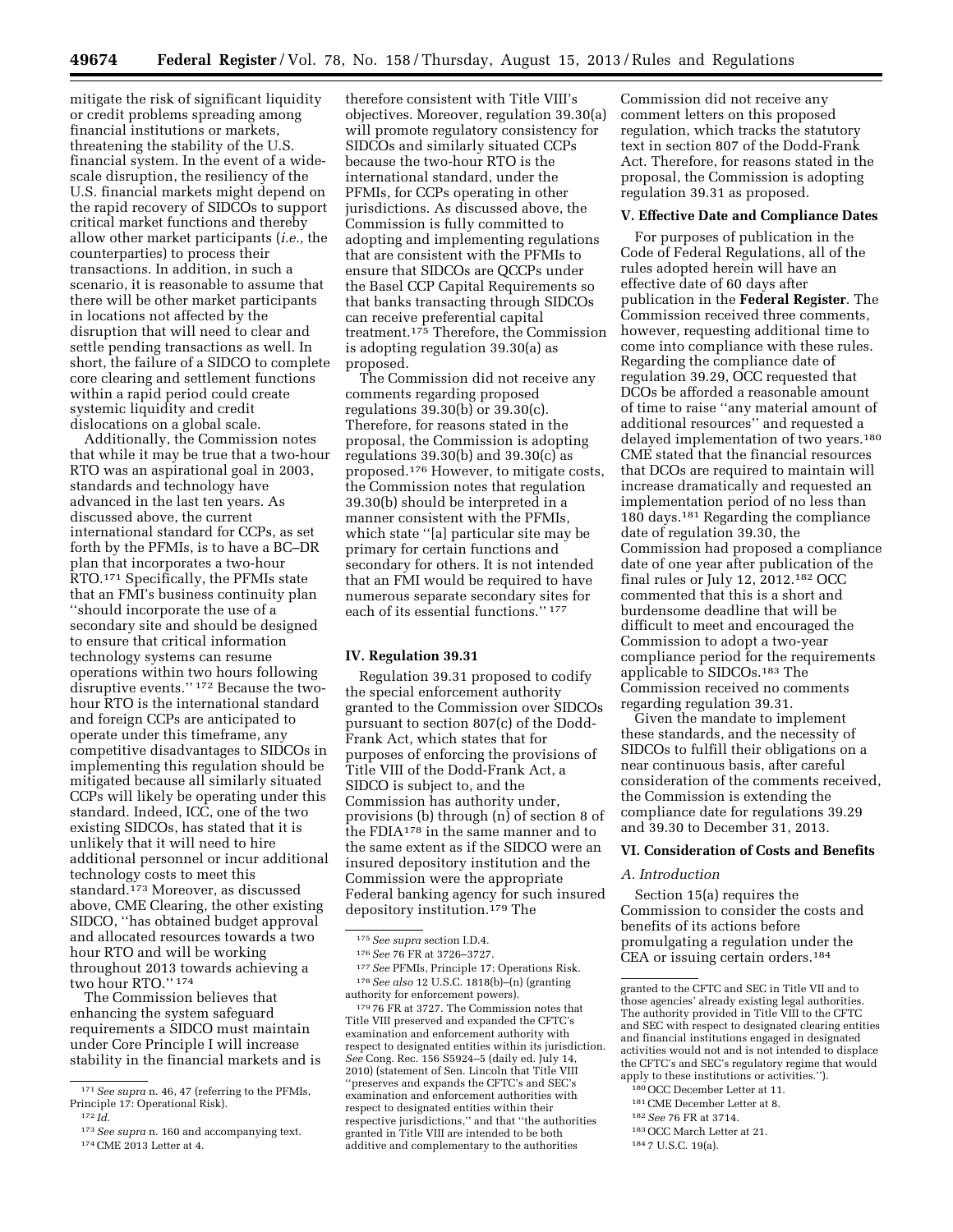Section 15(a) further specifies that the costs and benefits shall be evaluated in light of five broad areas of market and public concern: (1) Protection of market participants and the public; (2) efficiency, competitiveness, and financial integrity of futures markets; (3) price discovery; (4) sound risk management practices; and (5) other public interest considerations. The Commission's cost and benefit considerations in accordance with section 15(a) are discussed below.

#### *B. Background*

In this final rulemaking, the Commission is adopting regulations to implement enhanced risk management standards for SIDCOs.185

As noted above, consistent with the DCO core principles and section 805 of the Dodd-Frank Act, which requires the Commission to consider relevant international and existing prudential requirements when prescribing risk management standards for SIDCOs, the Commission proposed the following enhanced requirements for SIDCOs: 186

(1) Regulation 39.29(a) which would require a SIDCO to maintain sufficient resources to meet a ''cover two'' standard in order to comply with Core Principle B; 187 (2) regulation 39.29(b) which would strictly limit the value of assessments that could be used in meeting that requirement; 188 (3) regulation 39.30 which would require a SIDCO to have a BC–DR plan with a two-hour RTO in order to comply with Core Principle I (''two-hour RTO''); 189 and (4) regulation 39.31 which, under section 807(c) of the Dodd-Frank Act, grants the Commission special enforcement authority over SIDCOs.190

As also discussed above, after the Commission proposed the SIDCO risk management standards and received comments, the PFMIs were published.191 The PFMIs establish international risk management standards for FMIs, including CCPs, that facilitate clearing and settlement.192 The PFMIs also play a significant role in the Basel CCP Capital Requirements, which introduce new capital charges based on

- 189 *Id.*
- 190 *Id.*

counter party risk for banks conducting financial derivatives transactions through a CCP.193 These capital charges vary significantly depending on whether or not the counterparty is a QCCP, that is, a CCP that is subject to regulations consistent with the PFMIs.194 Effectively, the Basel CCP Capital Requirements incentivize banks to clear derivatives through QCCPs by setting lower capital charges for exposures arising from derivatives cleared through a QCCP and setting significantly higher capital charges for exposures arising from derivatives cleared through nonqualifying CCPs.195 As discussed further below, these differences in capital charges are extremely important in considering whether to adopt requirements for SIDCOs, which are consistent with the PFMIs, or requirements that fall short of that standard.

In light of the directive of section 805 of the Dodd-Frank Act to consider relevant international standards and existing prudential requirements when prescribing risk management standards for designated systemically important FMUs, as well as the recent publication of the PFMIs, and public comments on the proposed SIDCO regulations, the Commission has determined it is necessary and appropriate to finalize the proposed enhanced risk management standards for SIDCOs. However, in order to harmonize the proposed regulations with the existing international standards set forth by the PFMIs, as requested by some commenters,196 the Commission has revised proposed regulation 39.29(a) and 39.29(b). Rather than apply the cover two requirement to all SIDCOs, revised regulation 39.29(a) parallels the financial resources standard in Principle 4 of the PFMIs and only requires a SIDCO that is systemically important in multiple jurisdictions or that is involved in activities with a more complex risk profile to maintain financial resources sufficient to meet the cover two requirement.197 Revised regulation 39.29(b), which is also consistent with

196*See* OCC December Letter at 12 (OCC requesting that the Commission avoid taking final action on the proposed SIDCO regulations until the adoption of the PFMIs to ensure consistency with international regulations) and LCH December Letter at 1–2 (LCH urging the Commission to conform as much as possible the Commission's final rules on SIDCOs to the global standards set forth in the PFMIs).

197*See supra* section II. for a discussion on the proposed and revised rule text of regulation 39.29.

Principle 4 of the PFMIs, prohibits a SIDCO from the use of assessments in calculating its financial resources available to meet the SIDCO's obligations under regulation 39.29(a).198

The Commission considered the following alternatives: (1) Not to adopt any of the proposed SIDCO risk management regulations, (2) to adopt the SIDCO risk management regulations only as proposed, or (3) to adopt the proposed SIDCO risk management regulations with revisions consistent with relevant international standards and existing prudential requirements. As detailed above, the Commission has concluded it is necessary and appropriate in this final rulemaking to adopt regulation 39.29, as revised, regulation 39.30, as proposed, and regulation 39.31, as proposed.199

In the discussion that follows, the Commission considers the costs and benefits of the final rulemaking in light of the comments it received and section 15(a) of the CEA. As the requirement in regulation 39.31 is imposed by the Dodd-Frank Act, any associated costs and benefits are the result of statutory directives as determined by Congress, not an act of Commission discretion.

For the remaining regulations in this rulemaking, 39.29(a) (cover two), 39.29(b) (prohibition of assessments) and 39.30 (two-hour RTO), the Commission considers the costs and benefits attributable to these enhanced requirements against the DCO regulatory framework established in part 39, which provides minimum risk standards for DCOs and sets the baseline for cost and benefit considerations. Specifically, regulation 39.11 (implementing DCO Core Principle B) sets a cover one standard as the minimum financial resources requirement for all DCOs whereas regulation 39.29(a) sets a cover two financial resources requirement for all SIDCOs engaged activities with a more complex risk profile or that are systemically important in multiple jurisdictions. Regulation 39.11 permits the inclusion of assessment powers, to a limited extent, in calculating whether a DCO meets its default resources requirement, whereas regulation 39.29(b) prohibits the use of assessments by SIDCOs in meeting those obligations. Regulation 39.18 requires a DCO to have an RTO of no later than the next business day following the disruption of its operations whereas regulation 39.30 (implementing DCO Core Principle I) requires SIDCOs to have a BC–DR plan with a two-hour

<sup>185</sup>*See supra* section I.A. through I.F. for a more detailed discussion on the risk management standards for SIDCOs, including the designation process for SIDCOs and standards for SIDCOs under Title VIII of the Dodd-Frank Act.

<sup>186</sup>*See supra* section I.F. for discussion on the risk management standards for SIDCOs proposed by the Commission.

<sup>187</sup> *Id.* 

<sup>188</sup> *Id.* 

<sup>191</sup>*See supra* section I.D.1. for a general

discussion on the PFMIs. 192 *Id.* 

<sup>193</sup>*See supra* section I.D.4. for a discussion on the role of the PFMIs in international banking standards.

<sup>194</sup> *Id.* 

<sup>195</sup> *Id.* 

<sup>198</sup> *Id.* 

<sup>199</sup>*See supra* discussion I.C. and I.F.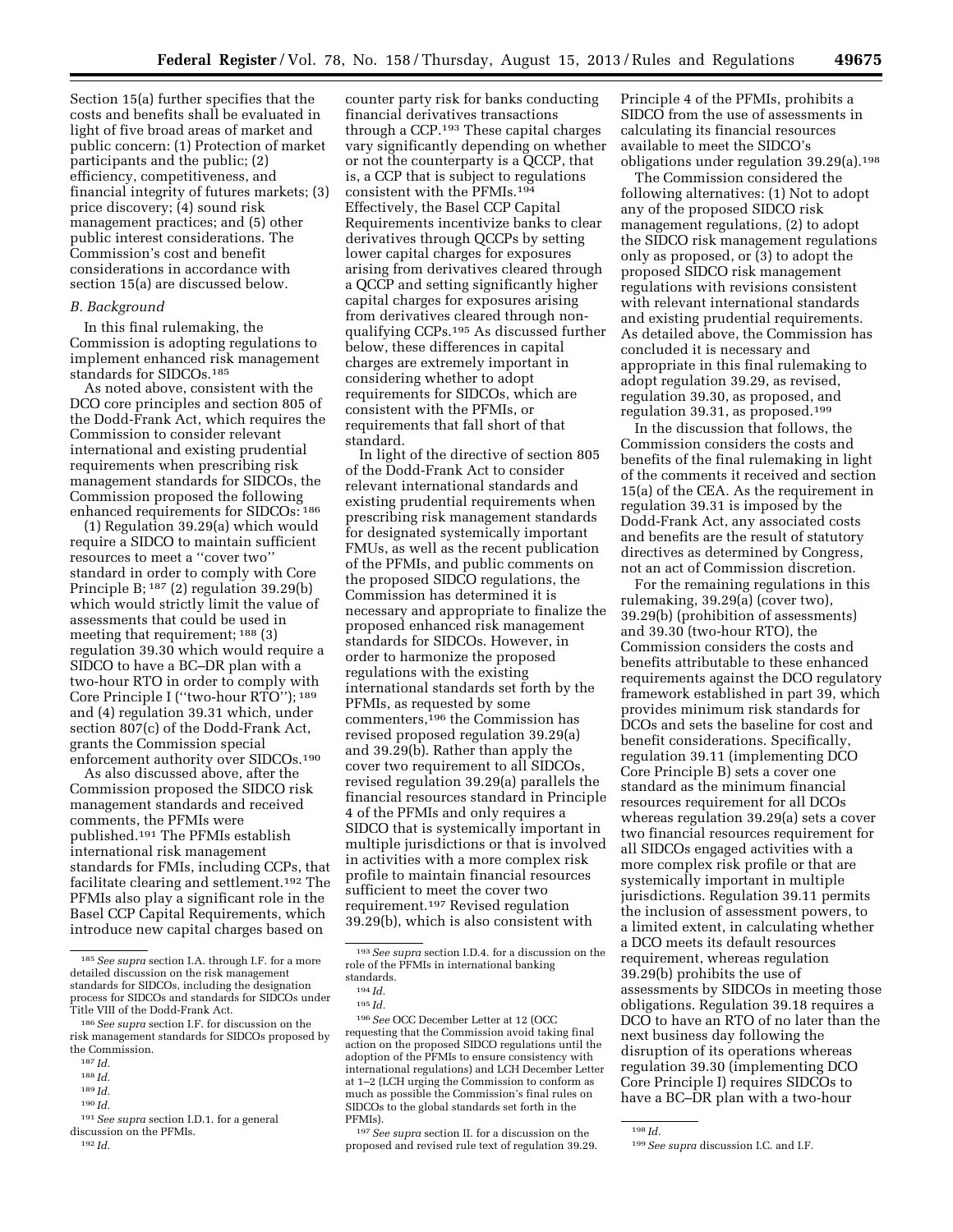RTO following the disruption of its operations.

The Commission invited public comment on all aspects of the proposed SIDCO rulemaking but did not receive any comments with quantitative data from which the Commission could calculate the costs and benefits of the proposed enhanced requirements. The Commission did receive qualitative comments on the Commission's proposed consideration of costs and benefits generally, as well as specifically to the requirements central to this final rule: Cover two, use of assessments and two-hour RTO. These comments are summarized below in connection with the Commission's consideration of the costs and benefits of the final rules being promulgated herein.

## *C. Benefits and Costs of the Final Rule*

#### 1. Benefits

As explained in the subsections that follow, this final rule promotes the financial strength, operational security and reliability of SIDCOs, reduces systemic risk, and increases the stability of the broader U.S. financial system. In addition, the regulations harmonize U.S regulations with international standards which will, in important ways, place SIDCOs on a level playing field with their competitors in the global financial markets:

## a. Regulation 39.29(a): Cover Two

The cover two requirement increases the financial stability of certain SIDCOs which, in turn, increases the overall stability of the US financial markets. This is so because enhancing a SIDCO's financial resources requirements from the minimum of cover one to a more stringent cover two standard helps to ensure the affected SIDCO will have greater financial resources to meet its obligations to market participants, including in the case of defaults by multiple clearing members. These added financial resources lessen the likelihood of the SIDCO's failure which, given the designation of systemically important, could threaten the stability of the US financial system.200 By bolstering certain SIDCOs' resources, regulation 39.29(a) contributes to the financial integrity of the financial markets and reduces the likelihood of systemic risk from spreading through the financial markets due to one of those SIDCOs' failure or disruption.

According to commenters, existing SIDCOs already fund their default resources using a cover two standard for products with a more complex risk

profile.201 Although the benefit associated with regulation 39.29(a) is somewhat lessened by the already established practice of cover two by the relevant SIDCOs, there is a long-term benefit of setting the cover two standard as the new regulatory minimum to ensure that even in periods of apparent stability and low market volatility, these SIDCOs will continue to have increased financial resource requirements and, ultimately, greater financial stability. This approach of obtaining resources in such low-stress periods avoids the need to call for additional resources from clearing members during less stable, more volatile times, which would have pro-cyclical effects on the U.S. financial markets.202 In addition, the cover two requirement will apply to SIDCOs deemed systemically important in multiple jurisdictions.

b. Regulation 39.29(b): Prohibited Use of Assessments To Meet Regulation 39.29(a) Obligations

As discussed below and throughout this release, the Commission believes that prohibiting the use of assessments by a SIDCO in meeting its default resource obligations (*i.e.* those under regulations 39.11(a)(1) and 39.29(a)) increases the financial stability of the SIDCO, which in turn, increases the overall stability of the U.S. financial markets.

Assessment powers are more likely to be exercised during periods of financial market stress. If during such a period, a clearing member defaults and the loss to the SIDCO is sufficiently large to deplete (1) the collateral posted by the defaulting entity, (2) the defaulting entity's default fund contribution, and (3) the remaining pre-funded default fund contributions, a SIDCO's exercise of assessment powers over the nondefaulting clearing members may exacerbate a presumably already weakened financial market. The demand by a SIDCO for more capital from its clearing members could force one or more additional clearing members into default because they cannot meet the assessment. The inability to meet the assessment could lead clearing members and/or their customers to de-leverage (*i.e.,* sell off their positions) in falling asset markets, which further drives down asset prices and may result in clearing members and/or their customers defaulting on their obligations to each other and/or to the SIDCO. In such extreme

circumstances, assessments could trigger a downward spiral and lead to the destabilization of the financial markets. Prohibiting the use of assessments by a SIDCO in meeting default resources obligations is intended to require the SIDCO to retain more financial resources upfront, *i.e.* to prefund its financial resources requirement to cover its potential exposure.

The increase in prefunding of financial resources by a SIDCO may increase costs to clearing members of that SIDCO (*e.g.* requiring clearing members to post additional funds with the SIDCO),<sup>203</sup> but it also reduces the likelihood that the SIDCO will require additional capital infusions during a time of financial stress when raising such additional capital is expensive relative to market norms. By increasing prefunded financial resources, a SIDCO becomes less reliant on the ability of its clearing members to pay an assessment, more secure in its ability to meets its obligations, and more viable in any given situation, even in the case of multiple defaults of clearing members. Accordingly, regulation 39.29(b) increases the financial security and reliability of the SIDCO which will thereby further increase the overall the stability of the U.S. financial markets.

c. Regulation 39.30: Two-Hour RTO

A two-hour RTO in a SIDCO's BC–DR plan increases the soundness and operating resiliency of the SIDCO, which in turn, increases the overall stability of the U.S. financial markets.

Given the significant role SIDCOs play within the financial market infrastructure and the need to preserve, to the greatest extent practicable, their near-continuous operation, regulation 39.30 prescribes an enhanced RTO of two hours. The two-hour RTO ensures that even in the event of a wide-scale disruption, the potential negative effects upon U.S. financial markets be minimized because the affected SIDCO will recover rapidly and resume its critical market functions, thereby allowing other market participants to process their transactions, even those participants in locations not directly affected by the disruption. The two-hour RTO increases a SIDCO's operational resiliency by requiring the SIDCO to have the resources and technology necessary to resume operations promptly. This resiliency, in turn, increases the overall stability of the U.S. financial markets.

<sup>200</sup>*See supra* section I.B.

<sup>201</sup>*See* ICC Letter at 1. *See also* CME 2013 Letter at 2–3.

<sup>202</sup>*See supra* section II.B. for discussion on the pro-cyclical impact of assessments. 203 *Id.*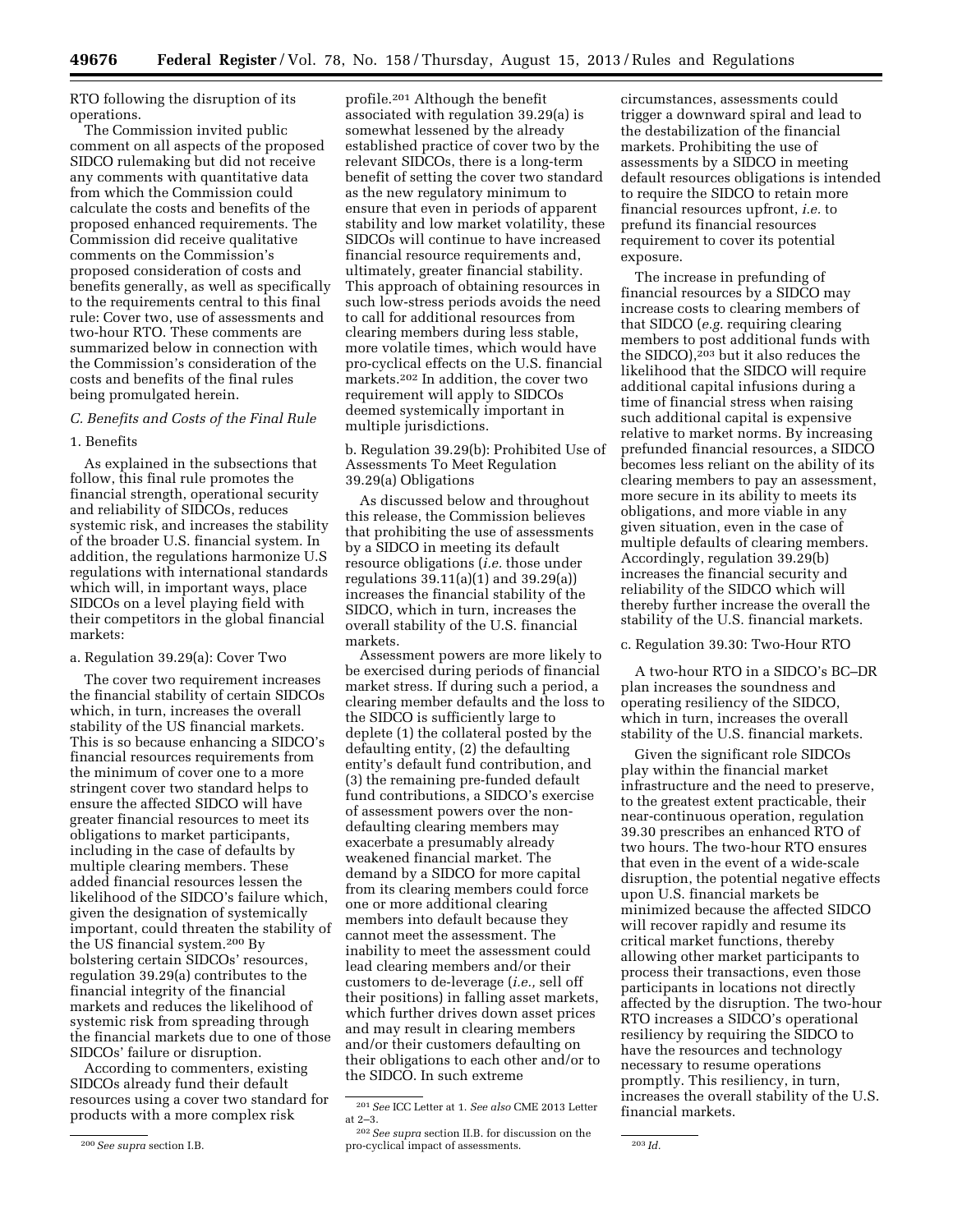## d. Benefits of QCCP Status

As discussed above,204 the international Basel CCP Capital Requirements provide incentives for banks to clear derivatives through CCPs that are qualified CCPs or ''QCCPs'' by setting lower capital charges for exposures arising from derivatives cleared through a QCCP and setting significantly higher capital charges for exposures arising from derivatives cleared through non-qualifying CCPs.205 The enhanced risk management standards for SIDCOs adopted in this final rulemaking are consistent with the international standards set forth in the PFMIs and address part of the remaining divergences between part 39 of the Commission's regulations and the PFMIs, which will provide an opportunity for SIDCOs to gain QCCP status. The Commission believes there is a benefit for a SIDCO if it is able to offer to its clearing members and their customers the favorable capital treatment under the Basel CCP Capital Requirements.

## 2. Costs

The Commission requested but did not receive any quantitative data or specific cost estimates associated with the proposed regulations. However, in qualitative terms, the Commission recognizes that this final rule may impose important costs on SIDCOs depending on the financial resources requirements and system safeguards procedures the SIDCOs currently implement. In other words, the costs range from minimal (to the extent SIDCOs are already operating, or planning to operate, consistent with the final rules) to significant (for those who are not).206

To the extent costs increase, the Commission has considered that higher trading costs for market participants (*i.e.*  increased clearing fees, guaranty fund contributions, and margin fees, etc.) may discourage market participation and result in decreased liquidity and reduced price discovery. However, the

Commission has also considered the costs to market participants and the public if these regulations are not adopted. Significantly, without these regulations to ensure that SIDCOs operate under certain enhanced risk management standards, in a manner that is consistent with internationally accepted standards, the financial integrity and security of the U.S. financial markets would be at a greater risk relative to international markets. This, too, could adversely affect the attractiveness of the U.S. financial markets subject to the Commission's jurisdiction as compared to foreign competitors. In addition, without the final rule, SIDCOs would not have the opportunity to gain QCCP status, thereby putting them at a significant competitive disadvantage in the global financial markets which, again, would be to the detriment of their clearing members and their customers. The Commission notes that to the extent it addresses the remaining divergences between part 39 of the Commission's regulations and the PFMIs through future rulemakings, and these rulemakings, along with the regulations adopted herein, do not provide an opportunity for non-SIDCO DCOs to obtain QCCP status, this would place such non-SIDCO DCOs at a competitive disadvantage to SIDCOs. Moreover, the resulting cost to the DCOs would be the inability to offer the favorable capital treatment under the Basel CCP Capital Requirements to their customers and clearing members.

#### a. Regulation 39.29(a): Cover Two

The cost of the cover two requirement for certain SIDCOs includes the opportunity cost of the additional financial resources needed to satisfy the guaranty fund requirements for the risk of loss resulting from the default of the second largest clearing member.207

As discussed above in more detail, the Commission received comments from market participants addressing the costs associated with a cover two standard.208 OCC argued that if heightened risk management standards are imposed on a DCO in such a way as to substantially

208*See* section II. for a discussion on comments received on the proposed regulation 39.29(a).

increase the costs for clearing members and their customers to clear transactions through a SIDCO rather than a non-SIDCO, there is risk of undermining the goals of both Titles VII and VIII of the Dodd-Frank Act by driving clearing volume to less-regulated clearinghouses.209 FIA commented that the cover two requirement would put SIDCOs at a competitive disadvantage to other DCOs to the extent that they need to increase margin or guaranty fund requirements to cover the default of the second largest clearing member.<sup>210</sup> FIA recommended that the Commission adopt an alternative approach by extending the cover two requirement to all DCOs, not just SIDCOs, and allow ample time for DCOs to come into compliance.211 CME stated that a cover two requirement would allow some DCOs to offer lower guaranty fund and margin requirements, which would attract additional volume to that DCO and make it a *de facto* SIDCO. SIDCOs would then be at a competitive disadvantage relative to the *de facto*  SIDCO until such time as the *de facto*  SIDCO was designated as a SIDCO.212 ICC, one of the two existing SIDCOs, on the other hand, is in compliance with the cover two requirement and therefore, would not incur additional costs to meet the cover two requirement.213

As noted above, and in comment letters from CME and ICC,<sup>214</sup> SIDCOs already implement the cover two standard for products with a more complex risk profile, and therefore, the costs of compliance with cover two should be mitigated given these existing practices.215

However, there are likely to be costs associated with the uncertainty as to whether a SIDCO is deemed systemically important in multiple jurisdictions and what constitutes a product with a more complex risk profile. These costs are associated with business planning, *i.e.* how to fund a cover two requirement. In addition, the possibility exists that some market participants will port their positions from a SIDCO that either (1) is deemed systemically important in multiple jurisdictions or (2) clears products of a more complex risk profile to another SIDCO for which neither (1) nor (2) applies or to another DCO that is not

213 ICC Letter at 2.

<sup>204</sup>*See supra* section I. D. 4. for a discussion of the Basel CCP Capital Requirements.

<sup>205</sup> *Id.* 

<sup>206</sup>For example, ICC, one of the two existing SIDCOs, stated that it already implements the ''cover two'' requirement, that it does not rely upon its right of assessment in meeting that requirement, and that it is unlikely to incur significant costs in implementing the two hour RTO. *See* ICC Letter at 1–2. In addition, CME Clearing, the other existing SIDCO, implements the ''cover two'' requirement for two of its three guaranty funds, has each of its guaranty funds pre-funded by the respective clearing members, and, though the cost will be significant, has already ''obtained budget approval and allocated resources towards a two hour RTO.'' *See* CME 2013 Letter at 2–4.

<sup>207</sup> In the event that these additional resources need to be raised by the SIDCO, as opposed to reallocated, this cost is the funding cost for raising these additional resources. In addition, to the extent that there is uncertainty over whether cover two applies (for example, as in the case of whether a DCO gets deemed to be systemically important in multiple jurisdictions or whether a given product is, indeed, of a more complex risk profile), the cost of cover two is the opportunity cost (funding cost) of the additional financial resources weighted by the likelihood that cover two will apply.

<sup>209</sup> *Id.* 

<sup>210</sup> *Id.* 

<sup>211</sup> *Id.* 

<sup>212</sup> *Id.* 

<sup>214</sup>*See supra* n. 23 (designation of CME and ICC as SIDCOs).

<sup>215</sup>*See* ICC Letter at 1–2. *See also* CME 2013 Letter at 2–3.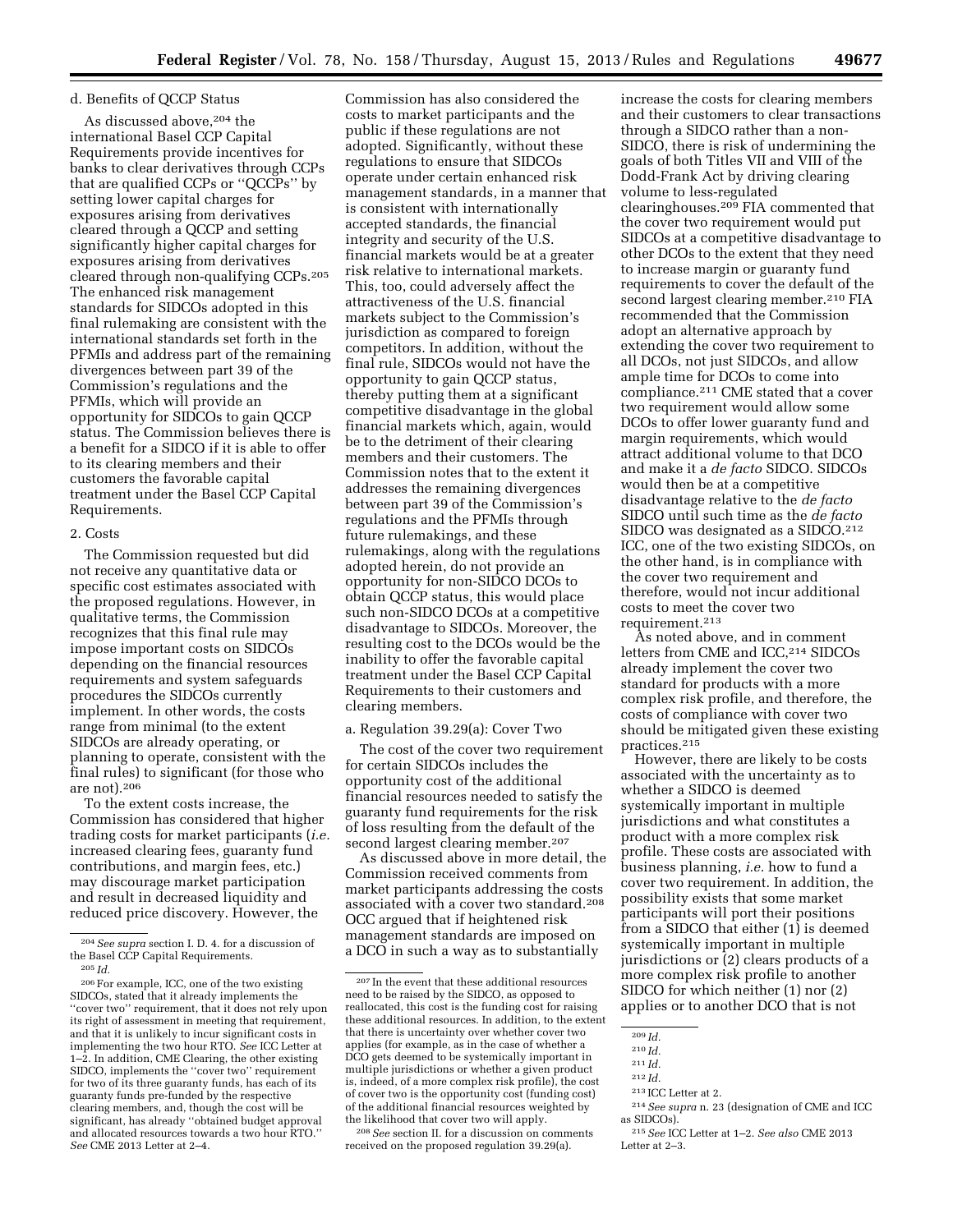systemically important because the value of the cover two protection to these market participants is less than the price at which that protection is being offered. These market participants will transact with DCOs that operate under cover one, which is a lower financial resources requirement, and thus, get the benefit of lower transactional fees and forego the enhanced protections associated with the SIDCOs. Such an event adversely impacts the reduction in systemic risk that the cover two standard affords. However, the potential cost to the SIDCO and to the goal of systemic risk reduction is likely mitigated because (a) not every product offered by the SIDCO is available at other DCOs and (b) a SIDCO may offer benefits not available to a DCO that is not designated as systemically important,<sup>216</sup> thereby reducing the likelihood that market participants will port their positions to other DCOs.

b. Regulation 39.29(b): Prohibition on the Use of Assessments in Calculation of Default Resources To Meet Obligations Under Regulation 39.29(a)

The costs associated with the prohibited use of assessments by SIDCOs in calculating the SIDCO's obligations under regulation 39.29(a) include the opportunity cost of the additional financial resources needed to replace the value of such assessments. This may require an infusion of additional capital. The cost of this regulation should be mitigated for SIDCOs because neither CME Clearing nor ICC, the two existing SIDCOs, rely on assessments to meet their default fund obligations for products with a more complex risk profile.<sup>217</sup> Additionally, analogous to the case with the cover two standard, market participant demand may shift from a SIDCO to a DCO with a lower capitalization requirement.

## c. Regulation 39.30: Two-Hour RTO

The Commission recognizes that a two-hour RTO may increase operational costs for SIDCOs by requiring additional resources, including personnel, technological and geographically dispersed resources, in order to comply with the final rule. Moreover, the implementation of a two-hour RTO is

expected to impose one-time costs to set up the enhanced resources as well as recurring costs to operate the additional resources. However, as noted above, the Commission requested but did not receive quantitative data from which to estimate the dollar costs associated with implementing a two-hour RTO, and in particular the costs of moving from a next day RTO, the minimum standard established by the DCO core principles and regulation 39.18, to a two-hour RTO as required by regulation 39.30. The Commission did, however, receive qualitative comments regarding the costs associated with the two-hour RTO, which are discussed in more detail above. For example, CME, ICE and OCC all initially opposed the enhanced RTO, citing to the increase of costs associated with the proposed regulation 39.30. However, more recently, the Commission received comments from CME and ICC acknowledging the importance of the two-hour RTO and their intent to implement a two-hour RTO.218

## *D. Section 15(a) Factors*

1. Protection of Market Participants and the Public

The enhanced financial resources requirements and system safeguard requirements for SIDCOs, as set forth in this final rulemaking, will further the protection of market participants and the public by increasing the financial stability and operational security of SIDCOs, and more broadly, increase the stability of the U.S. financial markets. A designation of systemic importance under Title VIII means the failure of a SIDCO or the disruption of its clearing and settlement activities could create or increase the risk of significant liquidity or credit problems spreading among financial institutions or markets, thereby threatening the stability of the U.S. financial markets. The regulations contained in this final rule are designed to help ensure that SIDCOs continue to function even in extreme circumstances, including multiple defaults by clearing members and wide-scale disruptions.

While there may be increased costs associated with the implementation of the final rules, these costs are mitigated by the countervailing benefits of the increased safety and soundness of the SIDCOs and the reduction of systemic risk, which protect market participants and the public form the adverse consequences that would result from a SIDCO failure or a disruption in its functioning.

## 2. Efficiency, Competitiveness, and Financial Integrity

The regulations set forth in this final rulemaking will promote financial strength and stability of SIDCOs, as well as, more broadly, efficiency and greater competition in the global markets. The regulations promote efficiency insofar as SIDCOs that operate with enhanced financial resources as well as increased system safeguards are more secure and are less likely to fail. The regulations promote competition because they are consistent with the international standards set forth in the PFMIs and will help to ensure that SIDCOs are afforded the opportunity to gain QCCP status and thus avoid an important competitive disadvantage relative to similarly situated foreign CCPs that are QCCPs. Additionally, by increasing the stability and strength of the SIDCOs, the regulations in the final rule help to ensure that SIDCOs can meet their obligations in the most extreme circumstances and can resume operations even in the face of wide-scale disruption, which contributes to the financial integrity of the financial markets. In requiring more SIDCO financial resources to be pre-funded by (1) expanding the potential losses those resources are intended to cover and (2) restricting the means for satisfying those resource requirements, *i.e.* through prohibiting the use of assessments in determining guarantee fund contributions, the requirements of this final rule seek to lessen the incidence of pro-cyclical demands for additional funding resources and, in so doing, promote both financial integrity and market stability.219

#### 3. Price Discovery

The regulations in the final rulemaking enhance risk management standards for SIDCOs which may result in increased public confidence, which, in turn, might lead to expanded participation in the affected markets, *i.e.*  products with a more complex risk profile. The expanded participation in these markets (*i.e.* greater transactional

<sup>216</sup>For example under Title VIII, a SIDCO may establish and maintain an account with the Federal Reserve Bank if permitted to do so by such Federal Reserve Bank and by the Board. *See* section 806(a) of the Dodd-Frank Act.

<sup>217</sup>*See* ICC Letter at 2 (stating that ICC ''does not rely upon (count) [its] right of assessment to meet the [''cover two'' requirement]''). *See also* CME 2013 Letter at 3, n.7.

<sup>218</sup>*See* ICC Letter at 2 (noting that the two-hour RTO is consistent with Principle 17 of the PFMIs, and stating that it is unlikely to incur ''any significant additional personnel training cost associated with the CFTC's proposed RTO of two hours'' or ''any additional backup technology costs related to the CFTC's proposed RTO.''). *See also*  CME 2013 Letter at 4 (noting that ''in light of the systemic importance of CME [Clearing]'s clearing functions and the intended benefits, including compliance with the PFMI requirements for critical information technology, CME [Clearing] has obtained budget approval and allocated resources towards a two hour RTO and will be working throughout 2013 towards achieving a two hour  $RTO."$ ).

<sup>219</sup>*See supra* n. 139 and accompanying text for a discussion of pro-cyclicality.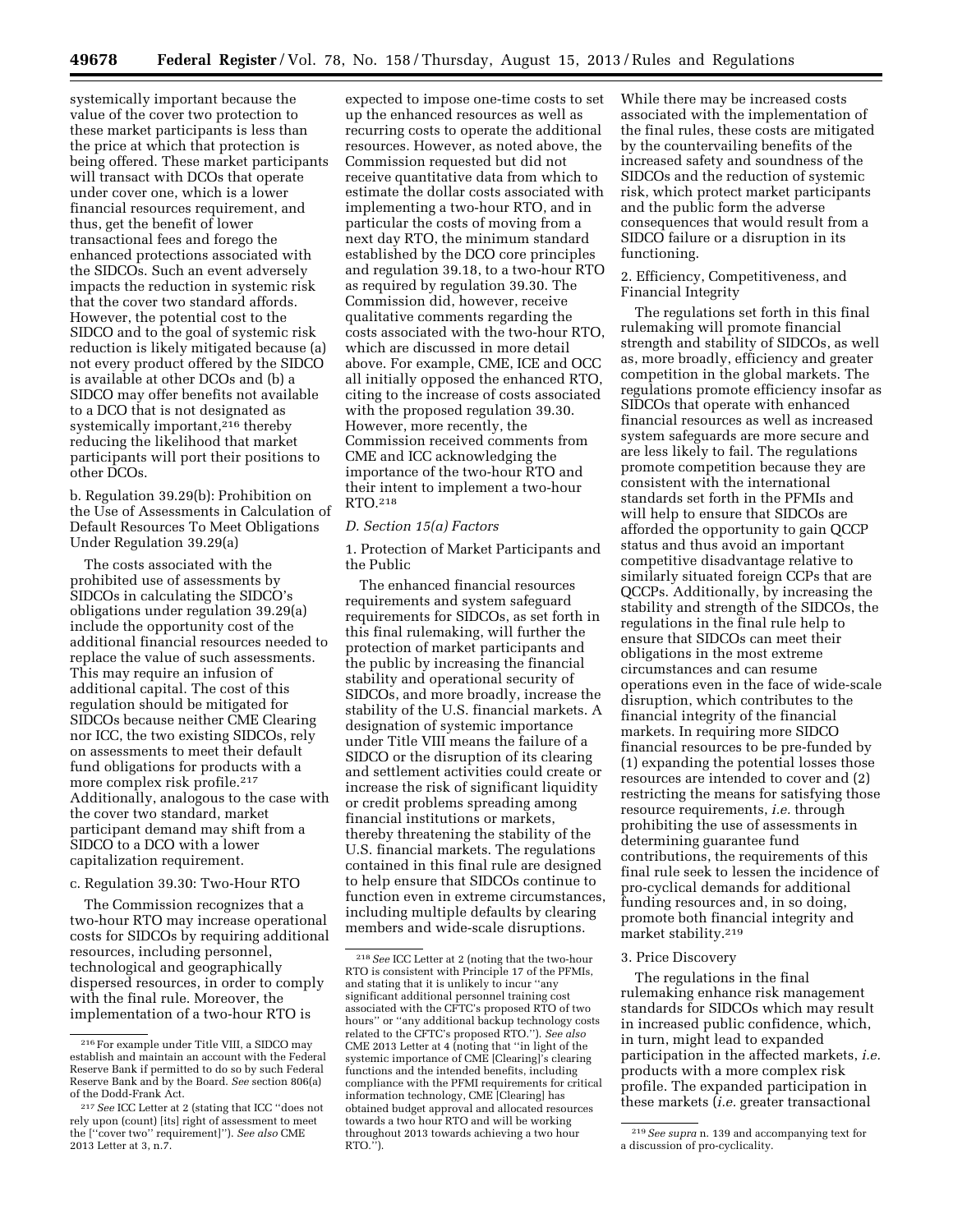volume) may have a positive impact on price discovery. Conversely, the Commission notes that these enhanced risk management standards are also associated with additional costs and to the extent that SIDCOs pass along the additional costs to their clearing members and customers, participation in the affected markets may decrease and have a negative impact on price discovery. However, it is the Commission's belief that such higher transactional costs should be greatly offset by the lower capital charges granted to clearing members and customers clearing derivative transactions through SIDCOs that are deemed QCCPs.

## 4. Sound Risk Management Practices

The regulations in the final rulemaking contribute to the sound risk management practices of SIDCOs because the requirements promote the safety and soundness of the SIDCOs by (1) enhancing the financial resources requirements, which provide greater certainty for market participants that all obligations will be honored by the SIDCOs and (2) enhancing system safeguards to facilitate the continuous operation and rapid recovery of activities, which provide certainty and security to market participants that potential disruptions will be reduced and, by extension, the risk of loss of capital and liquidity will be reduced.

#### 5. Other Public Interest Considerations

The Commission notes the strong public interest for jurisdictions to either adopt the PFMIs or establish standards consistent with the PFMIs in order to allow CCPs licensed in the relevant jurisdiction to gain QCCP status. As emphasized throughout this rulemaking, SIDCOs that gain QCCP status will avoid a competitive disadvantage in the financial markets by avoiding the much higher capital charges imposed by the Basel CCP Capital Requirements. Moreover, because ''enhancements to the regulation and supervision of systemically important financial market utilities . . . are necessary . . . to support the stability of the broader financial system," $^{220}$  adopting these rules promotes the public interest in a more stable broader financial system.

## **VII. Related Matters**

## *A. Paperwork Reduction Act*

The Commission may not conduct or sponsor, and a registered entity is not required to respond to, a collection of information unless it displays a

currently valid Office of Management and Budget (OMB) control number. The Commission's adoption of §§ 39.28, 39.29, 39.30, and 39.31 (DCO) imposes no new information collection requirements on registered entities within the meaning of the Paperwork Reduction Act.221 The OMB has previously assigned control numbers for the required collections of information under a prior related final rulemaking to which this rulemaking relates.<sup>222</sup> The titles for the previous collections of information are ''Part 40, Provisions Common to Registered Entities'', OMB control number 3038–0093, ''Financial Resources Requirements for Derivatives Clearing Organizations, OMB control number 3038–0066,'' ''Information Management Requirements for Derivatives Clearing Organizations, OMB control number 3038–0069,'' ''General Regulations and Derivatives Clearing Organizations, OMB control number 3038–0081,'' and ''Risk Management Requirements for Derivatives Clearing Organizations, OMB control number 3038–0076.'' This rulemaking is applicable to a subset of DCOs designated as SIDCOs, who must comply with existing information collection requirements for DCOs.

## *B. Regulatory Flexibility Act*

The Regulatory Flexibility Act (RFA) requires that agencies consider whether the rules they propose will have a significant economic impact on a substantial number of small entities and, if so, provide a regulatory flexibility analysis respecting the impact. The rules proposed by the Commission will affect only DCOs designated as SIDCOs. The Commission has previously established certain definitions of ''small entities'' to be used by the Commission in evaluating the impact of its regulations on small entities in accordance with the RFA. The Commission has previously determined that DCOs are not small entities for the purpose of the RFA.223 Accordingly, the Chairman, on behalf of the Commission, hereby certifies pursuant to 5 U.S.C. 605(b) that the proposed rules will not have a significant economic impact on a substantial number of small entities.

# **List of Subjects in 17 CFR Part 39**

Commodity futures, Consumer protection, Enforcement authority, Financial resources, Reporting and recordkeeping requirements, Risk management.

For the reasons stated in the preamble, amend 17 CFR part 39 as follows:

## **PART 39—DERIVATIVES CLEARING ORGANIZATIONS**

■ 1. The authority citation for part 39 is revised to read as follows:

**Authority:** 7 U.S.C. 2 and 7a–1 as amended by the Dodd-Frank Wall Street Reform and Consumer Protection Act, Pub. L. 111–203, 124 Stat. 1376; Subpart C also issued under 12 U.S.C. 5464.

■ 2. Add subpart C to read as follows:

#### **Subpart C—Provisions Applicable to Systemically Important Derivatives Clearing Organizations**

Sec.<br>39.28

- Scope.
- 39.29 Financial resources requirements.
- System safeguards.
- 39.31 Special enforcement authority.

# **Subpart C—Provisions Applicable to Systemically Important Derivatives Clearing Organizations**

#### **§ 39.28 Scope.**

(a) The provisions of this subpart C apply to any derivatives clearing organization, as defined in section 1a(15) of the Act and  $\S 1.3(d)$  of this chapter,

(1) Which is registered or deemed to be registered with the Commission as a derivatives clearing organization, is required to register as such with the Commission pursuant to section 5b(a) of the Act, or which voluntarily registers as such with the Commission pursuant to section 5b(b) or otherwise; and

(2) Which is a systemically important derivatives clearing organization as defined in § 39.2.

(b) A systemically important derivatives clearing organization is subject to the provisions of subparts A and B of this part 39 except to the extent different requirements are imposed by provisions of this subpart C.

(c) A systemically important derivatives clearing organization shall provide notice to the Commission in advance of any proposed change to its rules, procedures, or operations that could materially affect the nature or level of risks presented by the systemically important derivatives clearing organization, in accordance with the requirements of § 40.10 of this chapter.

<sup>220</sup>*See* section 804(a)(4) of the Dodd-Frank Act (Congressional findings).

<sup>221</sup> 44 U.S.C. 3501 et seq.

<sup>222</sup> 76 FR 69334 at 69428.

<sup>223</sup>*See* ''A New Regulatory Framework for Clearing Organizations,'' 66 FR 45604, 45609 (Aug. 29, 2001), ''17 CFR part 40 Provisions Common to Registered Entities,'' 75 FR 67282 (November 2, 2010), and ''Provisions Common to Registered Entities,'' 76 FR 44776, 44789 (July 27, 2011).